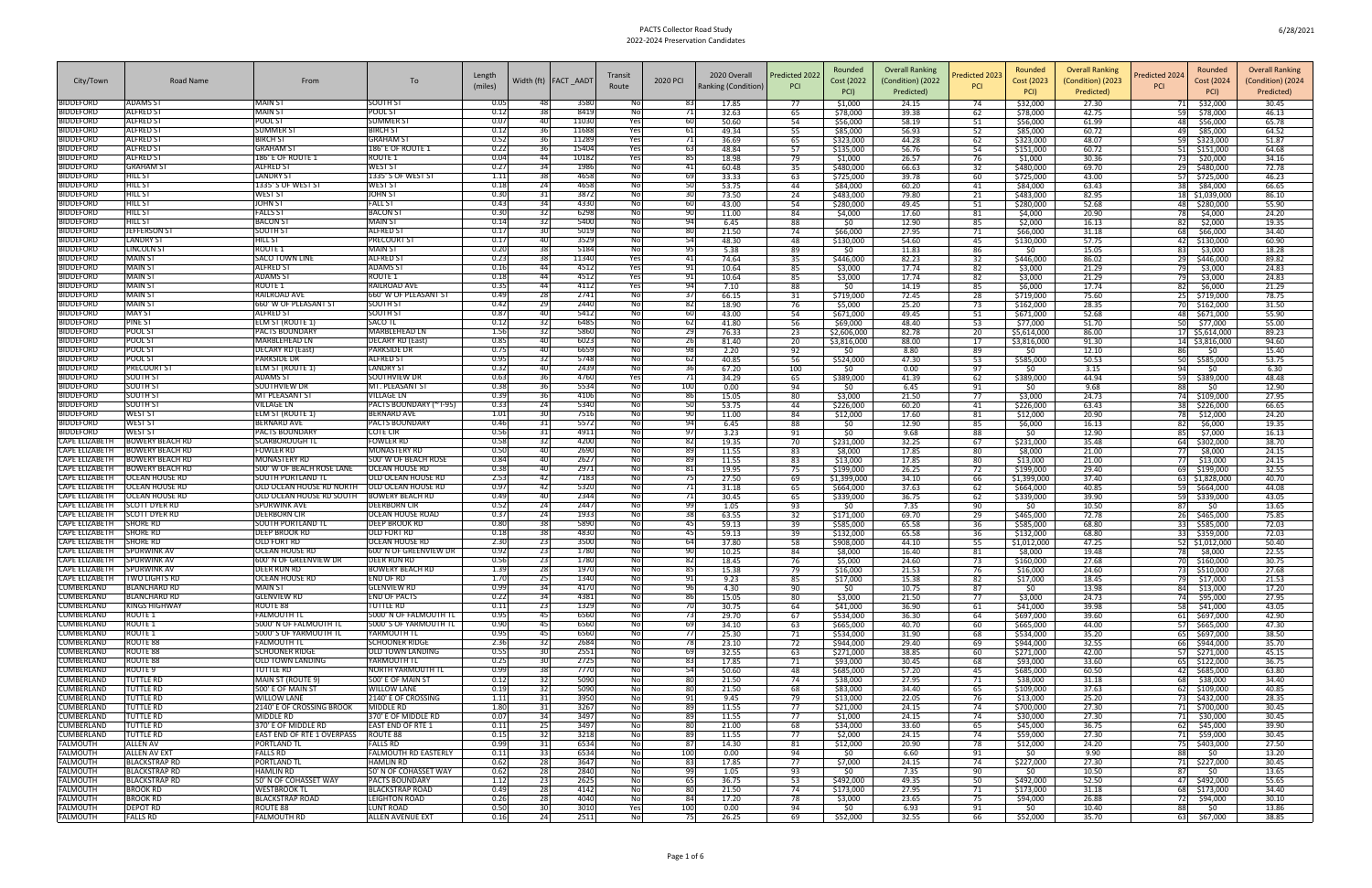| City/Town                                | Road Name                                     | From                                           | To                                         | Length<br>(miles) |                       | Width (ft)   FACT AADT | Transit<br>Route | 2020 PCI    | 2020 Overall<br>Ranking (Condition) | Predicted 2022<br><b>PCI</b> | Rounded<br>Cost (2022<br>PCI) | <b>Overall Ranking</b><br>(Condition) (2022<br>Predicted) | redicted 2023<br><b>PCI</b> | Rounded<br>Cost (2023<br>PCI) | <b>Overall Ranking</b><br>(Condition) (2023<br>Predicted) | Rounded<br>redicted 202<br>Cost (2024)<br><b>PCI</b><br>PCI) | <b>Overall Ranking</b><br>(Condition) (2024<br>Predicted) |
|------------------------------------------|-----------------------------------------------|------------------------------------------------|--------------------------------------------|-------------------|-----------------------|------------------------|------------------|-------------|-------------------------------------|------------------------------|-------------------------------|-----------------------------------------------------------|-----------------------------|-------------------------------|-----------------------------------------------------------|--------------------------------------------------------------|-----------------------------------------------------------|
| FALMOUTH                                 | FALMOUTH RD EASTERL'                          | MIDDLE RD (ROUTE 9)                            | PACTS BOUNDARY (~ LUN                      | 0.37              |                       | 6350                   | No               | 81          | 20.90                               | 75                           | \$145,000                     | 27.50                                                     | 72                          | \$145,000                     | 30.80                                                     | \$145,000<br>691                                             | 34.10                                                     |
| FALMOUTH                                 | FALMOUTH RD EASTERLY                          | PACTS BOUNDARY (LUNT RD)                       | <b>ALLEN AV EXT</b>                        | 0.88              | 30                    | 10041                  | No               | 93          | 8.05                                | 87                           | \$0                           | 14.95                                                     | 84                          | \$11,000                      | 18.40                                                     | \$11,000                                                     | 21.85                                                     |
| FALMOUTH<br>FALMOUTH                     | FALMOUTH RD EASTERLY<br>FALMOUTH RD WESTERL   | ALLEN AV EXT<br>PACTS BOUNDARY/LEIGHTON        | FALLS RD<br>445' S OF WINN S               | 0.14<br>0.45      | 24                    | 4403<br>4212           | <b>No</b><br>No  | 93<br>-79   | 7.53<br>22.58                       | 87<br>73                     | \$0<br>\$159,000              | 13.98<br>29.03                                            | 84<br>70                    | \$1,000<br>\$159,000          | 17.20<br>32.25                                            | \$1,000<br>\$159,000                                         | 20.43<br>35.48                                            |
| FALMOUTH                                 | ALMOUTH RD WESTERL'                           | 445' S OF WINN ST                              | EAST END OF BRIDGE                         | 0.12              |                       | 4260                   | No               |             | 32.25                               | 64                           | \$64,000                      | 38.70                                                     | 61                          | \$64,000                      | 41.93                                                     | \$64,000                                                     | 45.15                                                     |
| FALMOUTH                                 | FALMOUTH RD WESTERL'                          | <b>EAST END OF BRIDGE</b>                      | WEST END OF BRIDGE                         | 0.09              | 40 I                  | 4940                   | <b>No</b>        | 90          | 10.75                               | 84                           | \$1,000                       | 17.20                                                     | 81                          | \$1,000                       | 20.43                                                     | \$1,000                                                      | 23.65                                                     |
| FALMOUTH                                 | <b>FALMOUTH RD WESTERLY</b>                   | <b>WEST END OF BRIDGE</b>                      | <b>GRAY ROAD (ROUT</b>                     | 0.08              | -271                  | 4940                   | Nol              | 100         | 0.00                                | 94                           | SO.                           | 6.45                                                      | 91                          | SO.                           | 9.68                                                      | S0                                                           | 12.90                                                     |
| FALMOUTH                                 | JOHNSON RD                                    | ROUTE 1                                        | FORESIDE RD (ROUTE 88)                     | 0.74              | <b>271</b>            | 2551                   | Yes              | -76         | 27.72                               | 70                           | \$263,000                     | 34.65                                                     | 67                          | \$263,000                     | 38.12                                                     | \$344,000<br>64                                              | 41.58                                                     |
| FALMOUTH                                 | <b>LEIGHTON RD</b>                            | <b>BROOK RD</b>                                | <b>GRAY ROAD (ROUTE</b>                    | 0.51              | 28                    | 3850<br>4760           | No               |             | 22.05                               | 73                           | \$189,000                     | 28.35                                                     | 70                          | \$189,000                     | 31.50                                                     | \$189,000<br>67                                              | 34.65<br>32.25                                            |
| FALMOUTH<br>FALMOUTH                     | LEIGHTON RD<br>LUNT RD                        | GRAY ROAD (ROUTE 26/100)<br><b>FALMOUTH RD</b> | FALMOUTH RD<br><b>II-295 OVERPASS</b>      | 0.52<br>0.33      | 29<br>35              | 4170                   | 2<br>2<br>Yesl   | 82<br>51    | 19.35<br>57.94                      | 76<br>45                     | \$6,000<br>\$221,000          | 25.80<br>65.04                                            | -73<br>- 42                 | \$197,000<br>\$221,000        | 29.03<br>68.59                                            | \$197,000<br>\$221,000                                       | 72.13                                                     |
| FALMOUTH                                 | LUNT RD                                       | I-295 OVERPASS                                 | DEPOT ST                                   | 0.37              |                       | 6700                   | No               | 100         | 0.00                                | 94                           | \$0                           | 6.60                                                      | 91                          | \$0                           | 9.90                                                      | \$0<br>88                                                    | 13.20                                                     |
| FALMOUTH                                 | <b>MIDDLE RD</b>                              | PACTS BOUNDARY                                 | LUNT RD                                    | 0.68              | 34                    | 3420                   | No               | 94          | 6.30                                | 88                           | \$0                           | 12.60                                                     | 85                          | \$9,000                       | 15.75                                                     | \$9,000                                                      | 18.90                                                     |
| FALMOUTH                                 | <b>MIDDLE RD</b>                              | <b>LUNT RD</b>                                 | MERRILL RI                                 | 0.62              | 34 I                  | 3710                   | No               | 100         | 0.00                                | 94                           | \$0                           | 6.30                                                      | 91                          | SO.                           | 9.45                                                      | SO.                                                          | 12.60                                                     |
| FALMOUTH                                 | <b>MIDDLE RD</b>                              | <b>MERRILL RD</b>                              | <b>PACTS BOUNDARY</b>                      | 0.19              | 34                    | 4818                   | No               | 100         | 0.00                                | 94                           | \$0                           | 6.45                                                      | 91                          | \$0                           | 9.68                                                      | \$0                                                          | 12.90                                                     |
| FALMOUTH<br>FALMOUTH                     | MIDDLE RD<br><b>MIDDLE RD</b>                 | PACTS BOUNDARY<br>PLEASANT HILL RD             | PLEASANT HILL RD<br>PORTLAND <sup>-</sup>  | 0.44<br>0.58      | 32<br>321             | 4818<br>5333           | No<br><b>No</b>  | 71<br>85    | 31.18<br>16.13                      | 65<br>79                     | \$243,000<br>\$7,000          | 37.63<br>22.58                                            | 62<br>76                    | \$243,000<br>\$7,000          | 40.85<br>25.80                                            | \$243,000<br>\$243,000                                       | 44.08<br>29.03                                            |
| FALMOUTH                                 | ROUTE 1                                       | <b>PORTLAND T</b>                              | <b>BAY SHORE DR</b>                        | 0.31              | 34                    | 12680                  | Yes              | 99          | 1.29                                | 93                           | SO.                           | 9.05                                                      | 90                          | SO.                           | 12.93                                                     | SO                                                           | 16.80                                                     |
| FALMOUTH                                 | ROUTE 1                                       | <b>BAY SHORE DR</b>                            | reg roc Rd                                 | 0.15              | 54                    | 12662                  | Yes              | 83          | 21.97                               | 77                           | \$3,000                       | 29.73                                                     | 74                          | \$109,000                     | 33.61                                                     | \$109,000                                                    | 37.48                                                     |
| FALMOUTH                                 | ROUTE 1                                       | REG ROC RD                                     | <b>ANDREWS AV</b>                          | 0.11              | 28                    | 6322                   | Yes              | 86          | 16.94                               | 80                           | \$1,000                       | 24.20                                                     | 77                          | \$1,000                       | 27.83                                                     | \$40,000<br>74                                               | 31.46                                                     |
| FALMOUTH                                 | ROUTE 1                                       | ANDREWS AV                                     | reg roc Rd                                 | 0.11              | <b>25</b>             | 6322                   | Yes              | -78         | 26.62                               | 72                           | \$36,000                      | 33.88                                                     | 69                          | \$36,000                      | 37.51                                                     | \$36,000                                                     | 41.14                                                     |
| FALMOUTH<br>FALMOUTH                     | ROUTE 1<br><b>ROUTE 1</b>                     | ANDREWS AV<br>HAMMOND RD                       | HAMMOND RD<br><b>GILSLAND FARM RD</b>      | 0.22<br>0.43      | -571                  | 12585<br>12522         | Yes<br>Yes       | 74<br>-87   | 33.61<br>16.80                      | 68<br>81                     | \$164,000<br>\$4,000          | 41.36<br>24.56                                            | 65<br>78                    | \$214,000<br>\$4,000          | 45.24<br>28.44                                            | \$214,000<br>\$137,000                                       | 49.12<br>32.31                                            |
| FALMOUTH                                 | ROUTE 1                                       | GILSLAND FARM RD                               | HAMMOND RD                                 | 0.43              | 24                    | 12522                  | Yes              | 90          | 12.93                               | 84                           | \$4,000                       | 20.68                                                     | 81                          | \$4,000                       | 24.56                                                     | \$4,000                                                      | 28.44                                                     |
| FALMOUTH                                 | ROUTE <sub>1</sub>                            | <b>GILSLAND FARM RD</b>                        | ROUTE 88                                   | 0.16              | <b>571</b>            | 12880                  | Yes              | 81          | 24.56                               | 75                           | \$116,000                     | 32.31                                                     | 72                          | \$116,000                     | 36.19                                                     | \$116,000                                                    | 40.07                                                     |
| FALMOUTH                                 | ROUTE 1                                       | ROUTE 88                                       | 1500' N OF ROUTE 88                        | 0.28              |                       | 5380                   | Yes              | 90          | 11.83                               | 84                           | \$2,000                       | 18.92                                                     | 81                          | \$2,000                       | 22.47                                                     | \$2,000                                                      | 26.02                                                     |
| FALMOUTH                                 | ROUTE 1                                       | 1500' N OF ROUTE 88                            | ROUTE 88                                   | 0.29              | 24                    | 4980                   | Yes              | 90          | 11.83                               | 84                           | \$3,000                       | 18.92                                                     | 81                          | \$3,000                       | 22.47                                                     | \$3,000                                                      | 26.02                                                     |
| FALMOUTH<br>FALMOUTH                     | ROUTE 1<br>ROUTE 1                            | 1500' N OF ROUTE 88<br><b>BUCKNAM RD</b>       | BUCKNAM RD<br><b>CUMBERLAND TI</b>         | 0.91<br>1.65      | -441<br>44 I          | 13060<br>10890         | Yes<br>Yes       | 88<br>77    | 15.51<br>29.10                      | 82<br>71                     | \$16,000<br>\$956,000         | 23.27<br>36.69                                            | 79<br>68                    | \$16,000<br>\$956,000         | 27.14<br>40.48                                            | \$16,000<br>\$1,248,000<br>65.                               | 31.02<br>44.28                                            |
| FALMOUTH                                 | <b>ROUTE 88</b>                               | ROUTE 1                                        | WAITES LANDING                             | 0.54              |                       | 3230                   | No               | 59          | 43.05                               | 53                           | \$371,000                     | 49.35                                                     | 50                          | \$371,000                     | 52.50                                                     | \$371,000                                                    | 55.65                                                     |
| FALMOUTH                                 | ROUTE 88                                      | WAITES LANDING                                 | DEPOT ST                                   | 0.29              | 361                   | 3650                   | <b>No</b>        | 64          | 37.80                               | 58                           | \$181,000                     | 44.10                                                     | 55                          | \$202,000                     | 47.25                                                     | \$202,000<br>521                                             | 50.40                                                     |
| FALMOUTH                                 | ROUTE 88                                      | <b>DEPOT ST</b>                                | MADOKAWANDO RD                             | 1.00              | 36 I                  | 4371                   | Nol              | 91          | 9.68                                | 85                           | \$14,000                      | 16.13                                                     | 82                          | \$14,000                      | 19.35                                                     | \$14,000                                                     | 22.58                                                     |
| FALMOUTH                                 | <b>ROUTE 88</b>                               | MADOKAWANDO RD                                 | <b>JOHNSON RD</b>                          | 0.55              | 36                    | 3720                   | No               | 86          | 14.70                               | 80                           | \$8,000                       | 21.00                                                     | 77                          | \$8,000                       | 24.15                                                     | \$258,000                                                    | 27.30                                                     |
| <b>FALMOUTH</b><br>FREEPORT              | ROUTE 88<br>BOW ST                            | JOHNSON RD<br>MAIN ST                          | CUMBERLAND TL<br>DENNISON AVE              | 0.48<br>0.25      | 361<br>331            | 3820<br>4227           | No<br>Nol        | 69<br>86    | 32.55<br>15.05                      | 63<br>80                     | \$294,000<br>\$3,000          | 38.85<br>21.50                                            | 60<br>77                    | \$294,000<br>\$3,000          | 42.00<br>24.73                                            | \$294,000<br>-57 I                                           | 45.15<br>27.95                                            |
| <b>FREEPORT</b>                          | <b>BOW ST</b>                                 | <b>DENNISON AVE</b>                            | LOWER MAST LANDING                         | 0.61              | 33                    | 4596                   | No               | 87          | 13.98                               | 81                           | \$8,000                       | 20.43                                                     | 78                          | \$8,000                       | 23.65                                                     | \$109,000<br>\$265,000                                       | 26.88                                                     |
| <b>FREEPORT</b>                          | <b>BOW ST</b>                                 | LOWER MAST LANDING                             | UPPER MAST LANDING RD                      | 0.10              |                       | 4008                   | No               | 86          | 15.05                               | 80                           | \$1,000                       | 21.50                                                     | 77                          | \$1,000                       | 24.73                                                     | \$49,000                                                     | 27.95                                                     |
| <b>FREEPORT</b>                          | <b>DESERT RD</b>                              | ROUTE 1                                        | PACTS BOUNDARY (I295                       | 0.04              | 58                    | 8564                   | No               | 85          | 16.88                               | 79                           | \$1,000                       | 23.63                                                     | 76                          | \$1,000                       | 27.00                                                     | \$33,000                                                     | 30.38                                                     |
| <b>FREEPORT</b>                          | <b>DESERT RD</b>                              | <b>195 NB RAMPS</b>                            | HUNTER ROAD                                | 0.20              | 401                   | 8564                   | No               | 45          | 61.88                               | 39                           | \$156,000                     | 68.63                                                     | 36                          | \$156,000                     | 72.00                                                     | \$156,000                                                    | 75.38                                                     |
| <b>FREEPORT</b><br><b>FREEPORT</b>       | <b>MALLETT DR</b><br>ROUTE 1 LOWER MAIN ST    | MAIN ST<br><b>DESERT RD</b>                    | <b>DURHAM RD</b><br>SUMMER ST              | 0.58              | 45                    | 13110<br>17946         | No               | 58<br>93    | 49.35<br>9.43                       | 52<br>87                     | \$469,000<br>\$0              | 56.40<br>17.52                                            | 49<br>84                    | \$469,000                     | 59.93<br>21.56                                            | \$469,000<br>\$17,000<br>81                                  | 63.45<br>25.60                                            |
| <b>FREEPORT</b>                          | ROUTE 1 LOWER MAIN ST                         | SUMMER S'                                      | WEST ST                                    | 0.92<br>0.10      |                       | 9600                   | Yes<br>Yes       | 99          | 1.24                                | 93                           | \$0                           | 8.66                                                      | 90                          | \$17,000<br>\$0               | 12.38                                                     | \$0                                                          | 16.09                                                     |
| <b>FREEPORT</b>                          | ROUTE 1 NORTH                                 | <b>MALLET DR</b>                               | <b>PACTS BOUNDARY (^</b>                   | 1.72              | 30                    | 3164                   | Yes              | 60          | 46.20                               | 54                           | \$990,000                     | 53.13                                                     | 51                          | \$990,000                     | 56.60                                                     | \$990,000<br>481                                             | 60.06                                                     |
| <b>FREEPORT</b>                          | ROUTE 1 SOUTH                                 | YARMOUTH T                                     | DESERT RD                                  | 2.72              |                       | 7390                   | Yes              | 97          | 3.63                                | 91                           | -SO                           | 10.89                                                     | 88                          | \$0                           | 14.52                                                     | \$44,000                                                     | 18.15                                                     |
| <b>FREEPORT</b>                          | ROUTE 1 UPPER MAIN ST                         | WEST ST                                        | <b>MALLET DI</b>                           | 0.52              |                       | 9600                   | Yes              | 63          | 45.79                               | 57                           | \$348,000                     | 53.21                                                     | 54                          | \$388,000                     | 56.93                                                     | 51  <br>\$388,000                                            | 60.64                                                     |
| <b>FREEPORT</b><br><b>FREEPORT</b>       | SOUTH FREEPORT RD<br><b>SOUTH FREEPORT RD</b> | ROUTE 1<br>0.07 MI E OF CHEEHAAK RD            | 0.07MI EO CHEEHAAK RD<br>PORTERS LANDING   | 1.40<br>2.01      | 30<br><b>291</b>      | 2940<br>1723           | Nol<br>No        | 93<br>98    | 7.35<br>2.05                        | 87<br>92                     | \$0<br>\$0                    | 13.65<br>8.20                                             | 84<br>89                    | \$17,000<br>\$0               | 16.80<br>11.28                                            | \$17,000<br>S0                                               | 19.95<br>14.35                                            |
| <b>FREEPORT</b>                          | SOUTH ST                                      | PORTERS LANDING                                | <b>TORREY HILL RANGE RD</b>                | 0.63              |                       | 1430                   | No               | -87         | 13.33                               | 81                           | \$7,000                       | 19.48                                                     | 78                          | \$7,000                       | 22.55                                                     | \$231,000                                                    | 25.63                                                     |
| <b>FREEPORT</b>                          | SOUTH ST                                      | FORREY HILL RANGE RD                           | .25 MILES NORTH OI                         | 0.25              |                       | 2170                   | <b>No</b>        | 91          | 9.45                                | 85                           | \$3,000                       | 15.75                                                     | 82                          | \$3,000                       | 18.90                                                     | \$3,000                                                      | 22.05                                                     |
| <b>FREEPORT</b>                          | SOUTH ST                                      | .25 MILE N OF TORREY HILI                      | <b>BOW ST</b>                              | 0.05              | 33 I                  | 2170                   | Nol              | 85          | 15.75                               | 79                           | \$1,000                       | 22.05                                                     | 76                          | \$1,000                       | 25.20                                                     | \$22,000                                                     | 28.35                                                     |
| <b>GORHAM</b>                            | <b>BRACKETT RD</b>                            | NEW PORTLAND RD                                | SACO RD                                    |                   |                       | 4094                   |                  |             | 32.25                               | 64                           | \$1,117,000                   | 38.70                                                     | 61                          | \$1,117,000                   | 41.93                                                     | 58<br>\$1,117,000                                            | 45.15                                                     |
| <b>GORHAM</b><br><b>GORHAM</b>           | LIBBY AV<br>LIBBY AV                          | <b>NEW PORTLAND RD</b><br><b>MAIN ST</b>       | <b>MAIN ST</b><br><b>GRAY RD</b>           | 0.66<br>1.07      | 30 <sup>1</sup><br>30 | 3030<br>2365           | 2<br>2<br>Nol    | 81<br>68    | 19.95<br>33.60                      | 75<br>62                     | \$258,000<br>\$549,000        | 26.25<br>39.90                                            | 72<br>59                    | \$258,000<br>\$549,000        | 29.40<br>43.05                                            | \$258,000<br>69 I<br>\$549,000<br>561                        | 32.55<br>46.20                                            |
| <b>GORHAM</b>                            | <b>NEW PORTLAND RD</b>                        | <b>MAIN ST</b>                                 | TINK DR                                    | 0.42              | 41                    | 5892                   | Nol              | - 78        | 23.65                               | 72                           | \$224,000                     | 30.10                                                     | 69                          | \$224,000                     | 33.33                                                     | \$224,000<br>-661                                            | 36.55                                                     |
| <b>GORHAM</b>                            | <b>NEW PORTLAND RD</b>                        | TINK DR                                        | <b>WEST OF ROTARY</b>                      | 0.63              | 24                    | 5558                   | No               | 95          | 5.38                                | 89                           | \$0                           | 11.83                                                     | 86                          | \$0                           | 15.05                                                     | \$6,000<br>831                                               | 18.28                                                     |
| <b>GORHAM</b>                            | <b>NEW PORTLAND RD</b>                        | <b>WEST OF ROTARY</b>                          | <b>CYR DR</b>                              | 0.30              | 40                    | 4416                   | No               | 100         | 0.00                                | 94                           | \$0                           | 6.45                                                      | 91                          | \$0                           | 9.68                                                      | 88<br>\$0                                                    | 12.90                                                     |
| <b>GORHAM</b>                            | <b>NEW PORTLAND RD</b>                        | CYR DR                                         | <b>LOWELL RD</b>                           | 1.12              | -241                  | 5990                   | No.              | 91          | 9.68                                | 85                           | \$11,000                      | 16.13                                                     | 82                          | \$11,000                      | 19.35                                                     | \$11,000                                                     | 22.58                                                     |
| <b>GORHAM</b><br><b>GORHAM</b>           | <b>NEW PORTLAND RD</b><br><b>NEWELL ST</b>    | LOWELL RD<br><b>ROUTE 202/4</b>                | WESTBROOK TL<br><b>HUSTON RD</b>           | 0.26<br>0.33      | 25<br>32              | 7447<br>6731           | Yes<br>No        | 80<br>83    | 24.20<br>18.70                      | 74<br>77                     | \$85,000<br>\$4,000           | 31.46<br>25.30                                            | 71<br>74                    | \$85,000<br>\$138,000         | 35.09<br>28.60                                            | \$85,000<br>68<br>71 \$138,000                               | 38.72<br>31.90                                            |
| <b>GORHAM</b>                            | <b>SACO ST</b>                                | SCARBOROUGH TL (SOUTH)                         | <b>SCARBOROUGH TL</b>                      | 0.34              | 26                    | 4820                   | Nol              | 84          | 17.20                               | 78                           | \$3,000                       | 23.65                                                     | 75                          | \$109,000                     | 26.88                                                     | \$109,000<br>72 I                                            | 30.10                                                     |
| <b>GORHAM</b>                            | SCHOOL ST 1                                   | <b>MAIN ST</b>                                 | <b>END OF STREET PARKING</b>               | 0.17              | 40                    | 7180                   | Yes              | 66          | 41.14                               | 60                           | \$114,000                     | 48.40                                                     | 57                          | \$114,000                     | 52.03                                                     | \$128,000<br>541                                             | 55.66                                                     |
| <b>GORHAM</b>                            | SCHOOL ST 2 / FORT HILL RD                    | END OF STREET PARKING                          | PACTS BOUNDARY                             | 1.51              |                       | 5844                   | No               | 64          | 38.70                               | 58                           | \$777,000                     | 45.15                                                     | 55                          | \$866,000                     | 48.38                                                     | \$866,000                                                    | 51.60                                                     |
| <b>GORHAM</b><br><b>GORHAM</b>           | <b>SEBAGO LAKE RD</b><br><b>SOUTH ST</b>      | <b>HUSTON RD</b><br>ROUTE 112 ROUNDABOUT       | <b>PACTS BOUNDARY</b><br>1047' N OF RT 112 | 0.49<br>0.20      | 34                    | 4140<br>9502           | Nol<br>Nol       | 64          | 38.70                               | 58                           | \$288,000                     | 45.15                                                     | 55                          | \$321,000                     | 48.38                                                     | 521<br>\$321,000                                             | 51.60                                                     |
| <b>GORHAM</b>                            | <b>SOUTH ST</b>                               | 1047' N OF ROUTE 112 ROTARY RUNNING SPRINGS RD |                                            | 1.32              | 37I<br>-36 I          | 6700                   | Nol              | 100<br>- 97 | 0.00<br>3.30                        | 94<br>91                     | \$0<br>\$0                    | 6.75<br>9.90                                              | 91<br>88                    | \$0<br>\$0                    | 10.13<br>13.20                                            | \$0<br>88<br>\$18,000<br>85                                  | 13.50<br>16.50                                            |
| <b>GORHAM</b>                            | <b>SOUTH ST</b>                               | RUNNING SPRINGS RD                             | <b>LINCOLN ST</b>                          | 0.29              | 361                   | 6738                   | Nol              | 100         | 0.00                                | 94                           | \$0                           | 6.60                                                      | 91                          | 50                            | 9.90                                                      | 88<br>\$0                                                    | 13.20                                                     |
| <b>GORHAM</b>                            | <b>SOUTH ST</b>                               | <b>LINCOLN ST</b>                              | <b>MAIN ST</b>                             | 0.24              | 45                    | 8471                   | No               | 100         | 0.00                                | 94                           | \$0                           | 6.75                                                      | 91                          | \$0                           | 10.13                                                     | \$0<br>88                                                    | 13.50                                                     |
| <b>NORTH</b>                             | <b>NORTH RD</b>                               | YARMOUTH TL                                    | PINE RIDGE RD                              | 0.78              | 28                    | 2890                   | Nol              | 51          | 51.45                               | 45                           | \$398,000                     | 57.75                                                     | 42                          | \$398,000                     | 60.90                                                     | \$398,000<br>391                                             | 64.05                                                     |
| <b>NORTH</b>                             | <b>NORTH RD</b>                               | PINE RIDGE RD                                  | REDMOND RD                                 | 0.48              | 281                   | 2890                   | No               | -37         | 66.15                               | 31                           | \$666,000                     | 72.45                                                     | 28                          | \$666,000                     | 75.60                                                     | \$666,000<br>251                                             | 78.75                                                     |
| <b>NORTH</b><br><b>NORTH</b>             | <b>NORTH RD</b><br>ROUTE 115                  | <b>REDMOND RD</b><br>ROUTE 9                   | <b>MEMORIAL HWY</b><br>YARMOUTH TL         | 1.02<br>1.80      | <b>26</b><br>24       | 2890<br>3630           | No<br>Nol        | 53<br>100   | 49.35<br>0.00                       | $-47$<br>94                  | \$482,000<br>\$0              | 55.65<br>6.30                                             | $-44$<br>91                 | \$482,000<br>-SO              | 58.80<br>9.45                                             | 41 \$482,000<br>88<br>-SO                                    | 61.95<br>12.60                                            |
| <b>NORTH</b>                             | ROUTE 9                                       | CUMBERLAND TL                                  | <b>ROUTE 115</b>                           | 1.09              | 30                    | 4770                   | Nol              | -86         | 15.05                               | 80                           | \$13,000                      | 21.50                                                     | 77                          | \$13,000                      | 24.73                                                     | \$411,000<br>74 I                                            | 27.95                                                     |
| <b>OLD ORCHARD</b>                       | <b>CASCADE RD</b>                             | <b>IMPERIAL ST</b>                             | <b>ROSS RD</b>                             | 1.16              | 33                    | 7292                   | No               | 99          | 1.10                                | 93                           | \$0                           | 7.70                                                      | 90                          | 50                            | 11.00                                                     | \$0                                                          | 14.30                                                     |
| <b>OLD ORCHARD</b>                       | <b>CASCADE RD</b>                             | ROSS RD                                        | <b>SACO TL</b>                             | 0.88              | 35                    | 5157                   | No               | 90          | 10.75                               | 84                           | \$12,000                      | 17.20                                                     | 81                          | \$12,000                      | 20.43                                                     | \$12,000                                                     | 23.65                                                     |
| <b>OLD ORCHARD</b><br><b>OLD ORCHARD</b> | E GRAND AV<br>E GRAND AV                      | <b>OLD ORCHARD ST</b><br>WALNUT S1             | <b>WALNUT ST</b><br><b>SCARBOROUGH TL</b>  | 0.42              | 35 I                  | 4118                   | Yes              | 83          | 20.10                               | 77                           | \$6,000                       | 27.20                                                     | 74                          | \$193,000                     | 30.75                                                     | 71 \$193,000                                                 | 34.29                                                     |
| <b>OLD ORCHARD</b>                       | <b>OCEAN PARK RD</b>                          | <b>SACO TL</b>                                 | <b>OLD ORCHARD RD</b>                      | 1.31<br>0.31      | 31                    | 3733<br>15304          | Yes<br>No        | 71<br>100   | 33.50<br>0.00                       | 65<br>94                     | \$697,000<br>\$0              | 40.43<br>7.20                                             | 62<br>91                    | \$697,000<br>\$0              | 43.89<br>10.80                                            | 59<br>\$697,000<br>88<br>\$0                                 | 47.36<br>14.40                                            |
| <b>OLD ORCHARD</b>                       | <b>OLD ORCHARD RD</b>                         | SACO AVE                                       | SACO TL                                    | 0.42              | 34                    | 3990                   | Nol              | 64          | 37.80                               | 58                           | \$244,000                     | 44.10                                                     | 55                          | \$273,000                     | 47.25                                                     | \$273,000<br>52 I                                            | 50.40                                                     |
| <b>OLD ORCHARD</b>                       | <b>OLD ORCHARD ST</b>                         | E GRAND AV                                     | PORTLAND AV                                | 0.20              | 66                    | 5530                   | Yes              | 94          | 7.10                                | 88                           | \$0                           | 14.19                                                     | 85                          | \$5,000                       | 17.74                                                     | 821<br>\$5,000                                               | 21.29                                                     |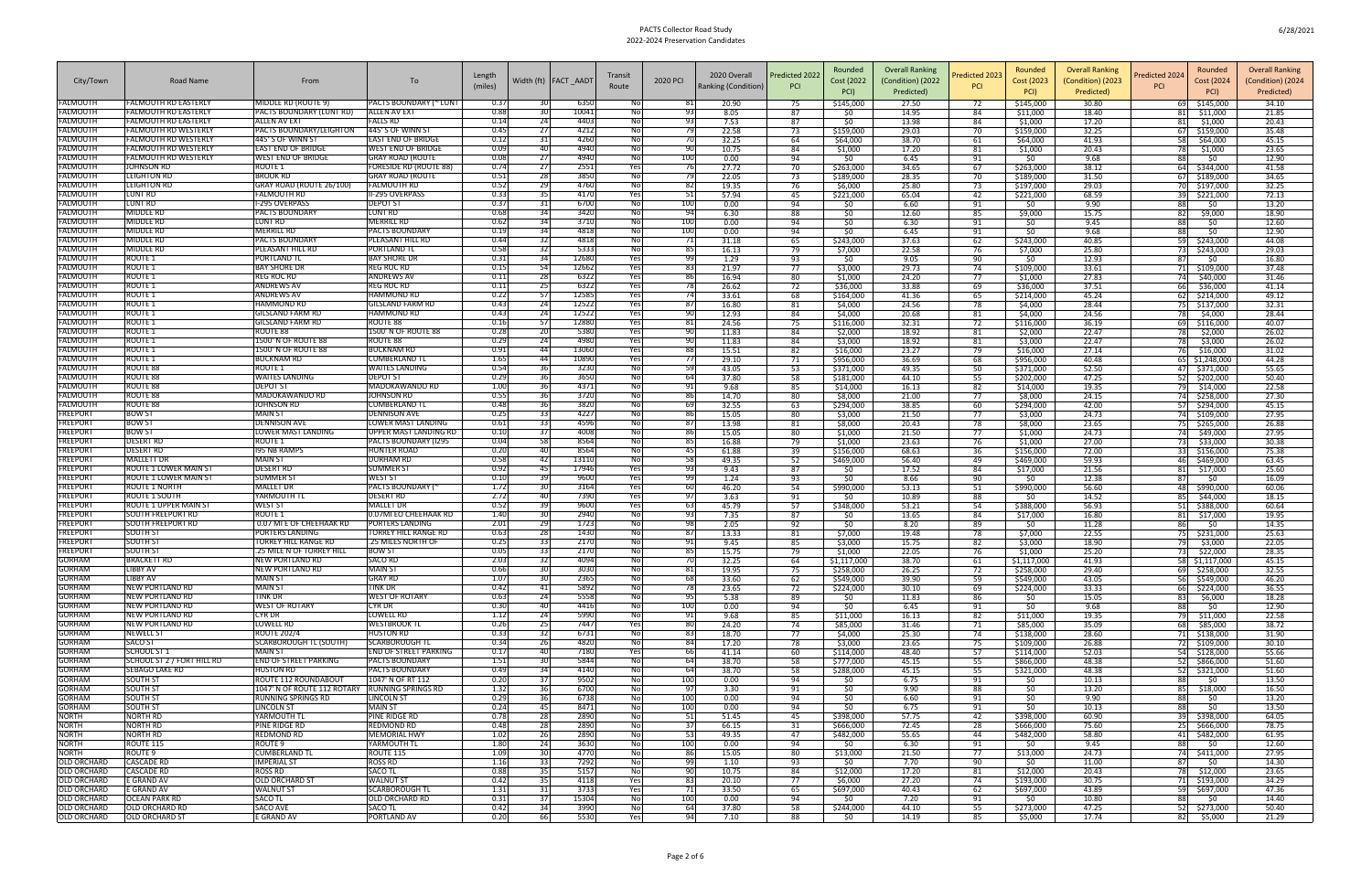|                                          |                                                  |                                             |                                               | Length       |                         |                        | Transit       |            | 2020 Overall        | Predicted 2022 | Rounded                | <b>Overall Ranking</b> | redicted 2023 | Rounded                | <b>Overall Ranking</b>          | Rounded<br>Predicted 202             | <b>Overall Ranking</b>          |
|------------------------------------------|--------------------------------------------------|---------------------------------------------|-----------------------------------------------|--------------|-------------------------|------------------------|---------------|------------|---------------------|----------------|------------------------|------------------------|---------------|------------------------|---------------------------------|--------------------------------------|---------------------------------|
| City/Town                                | Road Name                                        | From                                        | To                                            | (miles)      |                         | Width (ft)   FACT AADT | Route         | 2020 PCI   | Ranking (Condition) | <b>PCI</b>     | Cost (2022<br>PCI)     | (Condition) (2022      | <b>PCI</b>    | Cost (2023<br>PCI)     | (Condition) (2023<br>Predicted) | Cost (2024<br><b>PCI</b><br>PCI)     | (Condition) (2024<br>Predicted) |
| <b>OLD ORCHARD</b>                       | PORTLAND AV                                      | <b>OLD ORCHARD ST</b>                       | <b>IMPERIAL ST</b>                            | 0.09         |                         | 6916                   | Yes           | 94         | 7.26                | 88             | \$0                    | Predicted)<br>14.52    | 85            | \$1,000                | 18.15                           | \$1,000<br>82                        | 21.78                           |
| OLD ORCHARD                              | SACO AV                                          | <b>TEMPLE AVE</b>                           | 433' E OF UNION AV                            | 0.93         | 441                     | 12153                  | Yes           | 100        | 0.00                | 94             | \$0                    | 7.76                   | 91            | \$0                    | 11.63                           | \$0                                  | 15.51                           |
| <b>OLD ORCHARD</b><br><b>OLD ORCHARD</b> | <b>SACO AV</b><br>SACO AV                        | 433' E OF UNION AV<br><b>WASHINGTON AV</b>  | WASHINGTON AV<br><b>OLD ORCHARD ST</b>        | 0.51<br>0.29 | 52                      | 10376<br>9364          | Yes<br>Yes    | 90<br>-60  | 12.65<br>49.50      | 84<br>54       | \$11,000<br>\$223,000  | 20.24<br>56.93         | 81<br>51      | \$11,000<br>\$223,000  | 24.04<br>60.64                  | \$11,000<br>\$223,000                | 27.83<br>64.35                  |
| OLD ORCHARD                              | <b>TEMPLE AV</b>                                 | WEST GRAND AVE                              | SACO AVE                                      | 1.26         |                         | 3990                   | Yes           | -77        | 26.57               | 71             | \$546,000              | 33.50                  | 68            | \$546,000              | 36.96                           | \$713,000                            | 40.43                           |
| <b>OLD ORCHARD</b><br><b>OLD ORCHARD</b> | <b>UNION AV</b><br>W GRAND AV                    | SACO AVE<br>SACO TL                         | <b>WEST GRAND AVE</b><br>OCEANA AVE           | 0.59<br>0.16 | 37 <sup>1</sup><br>-241 | 2284<br>3043           | Yes<br>2<br>2 | 55<br>100  | 51.98<br>0.00       | 49<br>94       | \$416,000<br>\$0       | 58.91<br>6.30          | 46<br>91      | \$416,000<br>SO.       | 62.37<br>9.45                   | \$416,000<br>43 I<br>S0              | 65.84<br>12.60                  |
| <b>OLD ORCHARD</b>                       | W GRAND AV                                       | OCEANA AVE                                  | PAVIA AVE                                     | 0.43         | 331                     | 3167                   | No            | -90        | 10.50               | 84             | \$6,000                | 16.80                  | 81            | \$6,000                | 19.95                           | \$6,000<br>78                        | 23.10                           |
| <b>OLD ORCHARD</b>                       | W GRAND AV                                       | PAVIA AVE                                   | <b>OCEAN AVE</b>                              | 0.21<br>0.62 |                         | 2823                   | No            | 33         | 70.35<br>39.27      | 27             | \$332,000              | 76.65<br>46.20         | 24            | \$332,000              | 79.80<br>49.67                  | 21 <sup>1</sup><br>\$332,000         | 82.95<br>53.13                  |
| <b>OLD ORCHARD</b><br><b>OLD ORCHARD</b> | W GRAND AV<br><b>WALNUT ST</b>                   | <b>OCEAN AVE</b><br>EAST GRAND ST           | <b>OLD ORCHARD ST</b><br>RAILROAD TRACKS      | 0.04         | 25                      | 3320<br>1998           | Yes<br>Nol    | 66<br>-32  | 69.70               | 60<br>26       | \$321,000<br>\$49,000  | 75.85                  | 57<br>23      | \$321,000<br>\$49,000  | 78.93                           | \$359,000<br>\$105,000               | 82.00                           |
| OLD ORCHARD                              | <b>WALNUT ST</b>                                 | RAILROAD TRACKS                             | MILLIKEN ST                                   | 0.02         | 25                      | 1998                   | Yes           | 91         | 10.15               | 85             | \$0                    | 16.91                  | 82            | \$0                    | 20.30                           | \$0<br>791                           | 23.68                           |
| PORTLAND<br>PORTLAND                     | <b>ALLEN AV</b><br><b>ALLEN AV</b>               | <b>WASHINGTON AVE</b><br>RAY ST             | <b>RAY ST</b><br>SUMMIT S                     | 0.42<br>0.30 | 32<br>40                | 7844<br>8443           | No<br>2<br>2  | 100<br>97  | 0.00<br>3.38        | 94<br>91       | \$0<br>\$0             | 6.60<br>10.13          | 91<br>88      | \$0<br>\$0             | 9.90<br>13.50                   | \$0<br>\$5,000                       | 13.20<br>16.88                  |
| PORTLAND                                 | <b>ALLEN AV</b>                                  | SUMMIT ST                                   | FALMOUTH <sup>-</sup>                         | 0.23         | 31                      | 6555                   | No            | 96         | 4.40                | 90             | \$0                    | 11.00                  | 87            | \$0                    | 14.30                           | \$3,000                              | 17.60                           |
| PORTLAND<br>PORTLAND                     | <b>BATES ST</b><br><b>BATES ST CUT</b>           | WASHINGTON AVE<br>BATES ST                  | <b>-295 RAMPS</b><br><b>BAXTER BLVD</b>       | 0.12<br>0.06 | 40<br>24                | 6438<br>1164           | No<br>No      | 90<br>89   | 11.00<br>11.28      | 84<br>83       | \$2,000<br>\$1,000     | 17.60<br>17.43         | 81<br>80      | \$2,000<br>\$1,000     | 20.90<br>20.50                  | \$2,000<br>\$1,000                   | 24.20<br>23.58                  |
| PORTLAND                                 | <b>BAXTER BLVD</b>                               | <b>FOREST AVE</b>                           | 135' S OF VANNAH AV                           | 0.74         | 48                      | 12143                  | No            | -74        | 30.55               | 68             | \$466,000              | 37.60                  | 65            | \$609,000              | 41.13                           | \$609,000<br>62                      | 44.65                           |
| PORTLAND                                 | <b>BAXTER BLVD</b>                               | 135' S OF VANNAH AV                         | <b>BEGIN LANE SPLIT</b>                       | 0.48         | 41                      | 7180                   | No            | 25         | 82.50               | 19             | \$2,209,000            | 89.10                  | 16            | \$2,209,000            | 92.40                           | \$2,209,000                          | 95.70                           |
| PORTLAND<br>PORTLAND                     | <b>BAXTER BLVD</b><br><b>BAXTER BLVD</b>         | <b>BEGIN LANE SPLIT</b><br>END LANE SPLIT   | END LANE SPLIT<br><b>BATES ST CUT</b>         | 0.31<br>0.60 | 20<br>44                | 3590<br>8260           | No<br>2<br>2  | 89<br>91   | 11.55<br>10.13      | 83<br>85       | \$2,000<br>\$10,000    | 17.85<br>16.88         | 80<br>82      | \$2,000<br>\$10,000    | 21.00<br>20.25                  | \$2,000<br>\$10,000                  | 24.15<br>23.63                  |
| PORTLAND                                 | <b>BAXTER BLVD</b>                               | BEGIN LANE SPLIT                            | END LANE SPLI                                 | 0.3C         | <b>20</b>               | 3590                   | No            | -89        | 11.55               | 83             | \$2,000                | 17.85                  | 80            | \$2,000                | 21.00                           | \$2,000                              | 24.15                           |
| PORTLAND<br>PORTLAND                     | <b>BEDFORD ST</b><br><b>BRIGHTON AV</b>          | <b>FOREST AVE</b><br>BEDFORD ST             | <b>BRIGHTON AVE</b><br><b>DEERING AVE</b>     | 0.28<br>0.11 | 44<br>43 <sub>l</sub>   | 7401<br>6480           | Yes<br>Yes    | 100<br>-54 | 0.00<br>55.66       | 94<br>48       | \$0<br>\$91,000        | 7.26<br>62.92          | 91<br>45      | \$0<br>\$91,000        | 10.89<br>66.55                  | \$0<br>\$91,000                      | 14.52<br>70.18                  |
| PORTLAND                                 | <b>CANCO RD N</b>                                | <b>READ ST</b>                              | <b>WASHINGTON AVE</b>                         | 0.67         | 40                      | 3520                   | Nol           | 55         | 47.25               | 49             | \$513,000              | 53.55                  | 46            | \$513,000              | 56.70                           | \$513,000<br>43                      | 59.85                           |
| PORTLAND<br>PORTLAND                     | <b>CAPISIC ST</b><br><b>CAPISIC ST</b>           | STEVENS AVE<br>900'S OF SANDY TERR          | 900' S OF SANDY TERR<br><b>LUCAS ST</b>       | 0.61<br>0.29 | 34                      | 7482<br>6578           | No<br>No      | 81<br>91   | 20.90<br>9.90       | 75<br>85       | \$289,000<br>\$4,000   | 27.50<br>16.50         | 72<br>82      | \$289,000<br>\$4,000   | 30.80<br>19.80                  | \$289,000<br>69 I<br>\$4,000         | 34.10<br>23.10                  |
| PORTLAND                                 | <b>CAPISIC ST</b>                                | <b>LUCAS ST</b>                             | <b>ALBION ST</b>                              | 0.19         | 36                      | 5732                   | No            | -83        | 18.28               | 77             | \$3,000                | 24.73                  | 74            | \$91,000               | 27.95                           | \$91,000                             | 31.18                           |
| PORTLAND                                 | <b>CAPISIC ST</b>                                | <b>ALBION ST</b>                            | <b>BRIGHTON AVE</b>                           | 0.16         | 431                     | 5840                   | No            | -79        | 22.58               | 73             | \$88,000               | 29.03                  | 70            | \$88,000               | 32.25                           | \$88,000<br>-67                      | 35.48                           |
| PORTLAND<br>PORTLAND                     | CONGRESS ST<br>CUMBERLAND AV                     | <b>EASTERN PROM</b><br>STATE S1             | WASHINGTON AVE<br><b>PREBLE ST</b>            | 0.51<br>0.41 | 36                      | 3974<br>7162           | No<br>No      | -84<br>56  | 16.80<br>48.40      | 78<br>50       | \$8,000<br>\$282,000   | 23.10<br>55.00         | 75<br>47      | \$271,000<br>\$282,000 | 26.25<br>58.30                  | \$271,000<br>\$282,000               | 29.40<br>61.60                  |
| PORTLAND                                 | <b>CUMBERLAND AV</b>                             | PREBLE ST                                   | <b>FRANKLIN S</b>                             | 0.35         | 381                     | 7630                   | Yes           | -77        | 27.83               | 71             | \$174,000              | 35.09                  | 68            | \$174,000              | 38.72                           | \$228,000                            | 42.35                           |
| PORTLAND<br>PORTLAND                     | <b>DANFORTH ST</b><br><b>DANFORTH ST</b>         | YORK ST<br>HIGH ST                          | HIGH ST<br><b>EMERY ST</b>                    | 0.21<br>0.56 | 40                      | 2406<br>3431           | Yes<br>Yes    | 96<br>56   | 4.62<br>50.82       | 90<br>100      | \$0<br>\$0             | 11.55<br>0.00          | 87<br>97      | \$0<br>\$0             | 15.02<br>3.47                   | 84<br>\$3,000<br>\$0<br>94           | 18.48<br>6.93                   |
| PORTLAND                                 | DANFORTH S1                                      | <b>EMERY ST</b>                             | 130' W OF STORER ST                           | 0.10         |                         | 4252                   | Yes           | -39        | 72.13               | 100            | \$0                    | 0.00                   | 97            | \$0                    | 3.55                            | \$0                                  | 7.10                            |
| PORTLAND<br>PORTLAND                     | <b>DANFORTH ST</b><br><b>DANFORTH ST</b>         | 130' W OF STORER ST<br>VAUGHAN S            | <b>VAUGHAN S</b><br>1200'W OF VAUGHAN ST      | 0.16<br>0.23 |                         | 4320<br>6640           | Yes           | 61<br>81   | 46.12<br>20.90      | 100<br>75      | \$0<br>\$80,000        | 0.00<br>27.50          | -97<br>72     | 50<br>\$80,000         | 3.55<br>30.80                   | S0                                   | 7.10<br>34.10                   |
| PORTLAND                                 | DEERING AV                                       | PARK AVE                                    | CUMBERLAND AVE                                | 0.17         | 27<br>44                | 6421                   | No<br>No      | 67         | 36.30               | 61             | \$132,000              | 42.90                  | 58            | \$132,000              | 46.20                           | \$80,000<br>\$147,000                | 49.50                           |
| PORTLAND                                 | <b>EASTERN PROMENADE</b>                         | <b>ATLANTIC ST</b>                          | 100' E OF NORTH ST (N                         | 1.03         | 38                      | 3540                   | Yes           | 92         | 9.24                | 86             | \$0                    | 16.17                  | 83            | \$16,000               | 19.64                           | \$16,000                             | 23.10                           |
| PORTLAND<br>PORTLAND                     | <b>EASTERN PROMENADE</b><br><b>FORE ST</b>       | 100' E OF NORTH ST (N)<br>EASTERN PROM      | WASHINGTON AVI<br><b>MOUNTFORT ST</b>         | 0.16<br>0.28 | 44                      | 3480<br>5022           | Yes<br>Yes    | -83<br>-83 | 19.64<br>20.10      | 77<br>77       | \$2,000<br>\$5,000     | 26.57<br>27.20         | 74<br>74      | \$57,000<br>\$163,000  | 30.03<br>30.75                  | \$57,000<br>71  <br>\$163,000        | 33.50<br>34.29                  |
| PORTLAND                                 | <b>FORE ST</b>                                   | <b>MOUNTFORT ST</b>                         | <b>FRANKLIN ST</b>                            | 0.27         | 34                      | 5670                   | Yes           | 70         | 35.48               | 64             | \$158,000              | 42.57                  | 61            | \$158,000              | 46.12                           | \$158,000                            | 49.67                           |
| PORTLAND<br>PORTLAND                     | <b>FORE ST</b><br><b>FOREST AV PORTLAND</b>      | FRANKLIN S<br>PARK AVE                      | <b>CENTER ST</b><br>CONGRESS ST               | 0.45<br>0.29 | 40                      | 2866<br>6570           | 2<br>2<br>Yes | 91<br>-51  | 9.45<br>59.29       | 85<br>45       | \$7,000<br>\$223,000   | 15.75<br>66.55         | 82<br>42      | \$7,000<br>\$223,000   | 18.90<br>70.18                  | \$7,000<br>\$223,000                 | 22.05<br>73.81                  |
| PORTLAND                                 | <b>FROST ST</b>                                  | <b>CAPISIC ST</b>                           | CONGRESS ST                                   | 0.40         | 32                      | 7026                   | No            | -99        | 1.10                | 93             | \$0                    | 7.70                   | 90            | \$0                    | 11.00                           | 87<br>S0                             | 14.30                           |
| <b>PORTLAND</b><br><b>PORTLAND</b>       | <b>INTERNATIONAL PKY</b><br>JETPORT BLVD         | CONGRESS ST<br>PORTLAND CITY LINE           | <b>JETPORT BLVD</b><br>INTERNATIONAL PARKWAY  | 0.32<br>0.05 | 321<br>34               | 4680<br>5715           | Yes<br>Yes    | 91<br>66   | 10.64<br>40.21      | 85<br>60       | \$4,000<br>\$27,000    | 17.74<br>47.30         | 82<br>57      | \$4,000<br>\$27,000    | 21.29<br>50.85                  | \$4,000<br>\$31,000<br>54            | 24.83<br>54.40                  |
| PORTLAND                                 | <b>JETPORT BLVD</b>                              | JOHNSON S                                   | <b>PORTLAND CITY LINE</b>                     | 0.02         |                         | 6140                   | Yes           | 8.         | 21.78               | 76             | \$0                    | 29.04                  | 73            | \$8,000                | 32.67                           | \$8,000                              | 36.30                           |
| PORTLAND                                 | <b>LAMBERT ST</b>                                | AUBURN S <sup>-</sup>                       | <b>WASHINGTON AVE EXT</b>                     | 0.5C         | 40                      | 1573                   | Yes           | 92         | 9.02<br>10.40       | 86             | \$0                    | 15.79                  | 83            | \$7,000                | 19.17                           | \$7,000                              | 22.55                           |
| PORTLAND<br>PORTLAND                     | <b>MIDDLE ST</b><br>OCEAN AV                     | <b>TEMPLE ST</b><br>FOREST AVE              | FRANKLIN ST<br>WASHINGTON AVE                 | 0.28<br>1.30 |                         | 2605<br>8240           | Yes           | 91         | 25.88               | 85<br>71       | \$4,000<br>\$583,000   | 17.33<br>32.63         | 82<br>68      | \$4,000<br>\$583,000   | 20.79<br>36.00                  | \$4,000<br>65<br>\$762,000           | 24.26<br>39.38                  |
| PORTLAND                                 | <b>OCEAN AV</b>                                  | <b>WASHINGTON AVE</b>                       | RAINBOW MALL RD                               | 0.24         | 32                      | 4385                   | No            | 100        | 0.00                | 94             | 50                     | 6.45                   | 91            | \$0                    | 9.68                            | 50<br>88                             | 12.90                           |
| PORTLAND<br>PORTLAND                     | OCEAN AV<br><b>OCEAN AV</b>                      | <b>RAINBOW MALL RD</b><br>50' S OF RIDGE RD | 50'S OF RIDGE RD<br><b>FALMOUTH TL</b>        | 0.42<br>0.52 | 32<br>32                | 3048<br>3048           | Nol<br>No     | 52<br>78   | 50.40<br>23.10      | 46<br>72       | \$257,000<br>\$221,000 | 56.70<br>29.40         | $-43$<br>69   | \$257,000<br>\$221,000 | 59.85<br>32.55                  | 40<br>\$257,000<br>\$221,000<br>-661 | 63.00<br>35.70                  |
| PORTLAND                                 | <b>PARK AV</b>                                   | PORTLAND ST                                 | HIGH ST                                       | 0.04         | 69                      | 6551                   | Yes           | 100        | 0.00                | 94             | \$0                    | 7.26                   | 91            | \$0                    | 10.89                           | \$0<br>88                            | 14.52                           |
| PORTLAND<br>PORTLAND                     | <b>PORTLAND ST</b><br><b>PRESUMPSCOT ST</b>      | PARK AVE<br><b>WASHINGTON AVE</b>           | <b>PREBLE ST</b><br><b>BERKSHIRE RD</b>       | 0.25<br>0.24 | 50<br>441               | 4180<br>6223           | No<br>2<br>2  | 92<br>-74  | 8.60<br>28.60       | 86<br>68       | \$0<br>\$138,000       | 15.05<br>35.20         | 83<br>65      | \$5,000<br>\$180,000   | 18.28<br>38.50                  | 80<br>\$5,000<br>\$180,000<br>-62 I  | 21.50<br>41.80                  |
| PORTLAND                                 | <b>PRESUMPSCOT ST</b>                            | <b>BERKSHIRE RD</b>                         | <b>EBEN HILL</b>                              | 0.17         | 42                      | 4992                   | Nol           | 87         | 13.98               | 81             | \$3,000                | 20.43                  | 78            | \$3,000                | 23.65                           | \$95,000<br>75 I                     | 26.88                           |
| PORTLAND<br>PORTLAND                     | <b>PRESUMPSCOT ST</b><br><b>PRESUMPSCOT ST</b>   | <b>EBEN HILL</b><br>NEAR BACK BAY AUTO      | <b>NEAR BACK BAY AUTO</b><br><b>OCEAN AVE</b> | 0.35<br>0.49 | 40<br>271               | 4400<br>4400           | No<br>2<br>2  | 90<br>72   | 10.75<br>30.10      | 84<br>66       | \$6,000<br>\$174,000   | 17.20<br>36.55         | 81<br>63      | \$6,000<br>\$227,000   | 20.43<br>39.78                  | \$6,000<br>78<br>60 I<br>\$227,000   | 23.65<br>43.00                  |
| PORTLAND                                 | <b>READ ST</b>                                   | <b>FOREST AVE</b>                           | <b>BELL ST (FOREST TO READ)</b>               | 0.14         | 26                      | 4640                   | Nol           | -89        | 11.83               | 83             | \$1,000                | 18.28                  | 80            | \$1,000                | 21.50                           | \$1,000<br>77 I                      | 24.73                           |
| PORTLAND                                 | <b>READ ST</b>                                   | BELL ST (FOREST TO READ                     | <b>CANCO ROAD (NORTH)</b>                     | 0.26         | 36                      | 4413                   | No            | 98         | 2.15                | 92             | \$0                    | 8.60                   | 89            | 50                     | 11.83                           | \$0<br>86                            | 15.05                           |
| PORTLAND<br>PORTLAND                     | <b>READ ST</b><br><b>RIVERSIDE ST</b>            | CANCO ROAD (NORTH)<br><b>FOREST AVE</b>     | <b>OCEAN AVE</b><br><b>CADDIE LA</b>          | 0.36<br>0.81 | 32<br>34                | 6090<br>7748           | Nol<br>Nol    | 91<br>84   | 9.90<br>17.60       | 85<br>78       | \$5,000<br>\$11,000    | 16.50<br>24.20         | 82<br>75      | \$5,000<br>\$362,000   | 19.80<br>27.50                  | \$5,000<br>79<br>72 \$362,000        | 23.10<br>30.80                  |
| PORTLAND                                 | <b>RIVERSIDE ST</b>                              | <b>CADDIE LA</b>                            | <b>WASHINGTON AVE</b>                         | 0.75         | 34                      | 5688                   | Nol           | 48         | 55.90               | 42             | \$486,000              | 62.35                  | 39            | \$486,000              | 65.58                           | \$486,000<br>361                     | 68.80                           |
| PORTLAND<br>PORTLAND                     | <b>SPRING PORTLAND</b><br><b>SPRING PORTLAND</b> | <b>STATE ST</b><br><b>HIGH ST</b>           | HIGH ST<br><b>TEMPLE ST</b>                   | 0.16<br>0.39 | 34<br>64                | 6290<br>3141           | 2<br>2<br>Nol | 93<br>99   | 7.70<br>1.05        | -87<br>93      | 50<br>\$0              | 14.30<br>7.35          | -84<br>90     | \$2,000<br>\$0         | 17.60<br>10.50                  | \$2,000<br>81 <br>\$0<br>87          | 20.90<br>13.65                  |
| PORTLAND                                 | <b>TEMPLE ST</b>                                 | <b>MIDDLE ST</b>                            | <b>CONRESS ST</b>                             | 0.13         | 48                      | 4686                   | 2<br>2        | 91         | 9.68                | 85             | \$3,000                | 16.13                  | 82            | \$3,000                | 19.35                           | \$3,000<br>79                        | 22.58                           |
| PORTLAND<br><b>PORTLAND</b>              | <b>UNION ST</b><br><b>VANNAH AV</b>              | COMMERCIAL ST<br><b>BAXTER BLVRD</b>        | <b>MIDDLE ST</b><br><b>CLIFTON ST</b>         | 0.17<br>0.06 | 441<br>36               | 4039<br>10830          | Yes<br>2<br>2 | 86<br>73   | 16.56<br>31.05      | 80<br>67       | \$3,000<br>\$30,000    | 23.65<br>37.95         | 77<br>64      | \$3,000<br>\$39,000    | 27.20<br>41.40                  | \$96,000<br>74<br>61 \$39,000        | 30.75<br>44.85                  |
| PORTLAND                                 | <b>VANNAH AV</b>                                 | <b>CLIFTON ST</b>                           | <b>FOREST AVE</b>                             | 0.29         | 31                      | 3407                   | No            | 83         | 17.85               | 77             | \$4,000                | 24.15                  | 74            | \$120,000              | 27.30                           | 71 \$120,000                         | 30.45                           |
| PORTLAND                                 | <b>VERANDA ST</b>                                | <b>WASHINGTON AVE</b>                       | <b>WADSWORTH ST</b>                           | 0.41         | 381                     | 3960                   | Yes           | 91         | 10.40               | 85             | \$6,000                | 17.33                  | 82            | \$6,000                | 20.79                           | \$6,000<br>791                       | 24.26                           |
| PORTLAND<br>PORTLAND                     | <b>VERANDA ST</b><br><b>VERANDA ST</b>           | <b>WADSWORTH ST</b><br><b>OREGON ST</b>     | <b>OREGON ST</b><br><b>WADSWORTH ST</b>       | 0.23<br>0.22 | 18<br>30                | 1140<br>7000           | Yes<br>Yes    | 83<br>-80  | 19.17<br>24.20      | 77<br>74       | \$2,000<br>\$88,000    | 25.93<br>31.46         | 74<br>71      | \$53,000<br>\$88,000   | 29.32<br>35.09                  | \$53,000<br>71  <br>\$88,000<br>68   | 32.70<br>38.72                  |
| PORTLAND                                 | <b>VERANDA ST</b>                                | <b>WADSWORTH ST</b>                         | 600' N OF WADSWORTH ST                        | 0.08         | 54                      | 14020                  | Yes           | 86         | 18.48               | 80             | \$2,000                | 26.40                  | 77            | \$2,000                | 30.36                           | \$59,000<br>74 I                     | 34.32                           |
| PORTLAND<br>PORTLAND                     | <b>VERANDA ST</b><br><b>WASHINGTON AV</b>        | 600' N OF WADSWORTH ST<br><b>AUBURN ST</b>  | <b>FALMOUTH TOWN LINE</b><br>REGAN LA         | 0.21<br>0.46 | 38                      | 12680<br>5070          | Yes<br>Yes    | 98<br>100  | 2.59<br>0.00        | 92<br>100      | \$0<br>\$0             | 10.34<br>0.00          | 89<br>-97     | \$0<br>50              | 14.22<br>3.55                   | \$0<br>86<br>50<br>94                | 18.10<br>7.10                   |
| PORTLAND                                 | <b>WASHINGTON AV</b>                             | <b>REGAN LA</b>                             | <b>GREENWOOD LN</b>                           | 0.14         | 38                      | 5320                   | Yes           | 45         | 65.04               | 100            | 50                     | 0.00                   | 97            | \$0                    | 3.55                            | 94<br>\$0                            | 7.10                            |
| PORTLAND                                 | <b>WASHINGTON AV</b>                             | <b>GREENWOOD LN</b>                         | RIVERSIDE ST                                  | 0.61         | 38                      | 5011                   | Yes           | 58         | 49.67               | 100            | \$0                    | 0.00                   | 97            | $\frac{1}{2}$          | 3.55                            | 94<br>\$0                            | 7.10                            |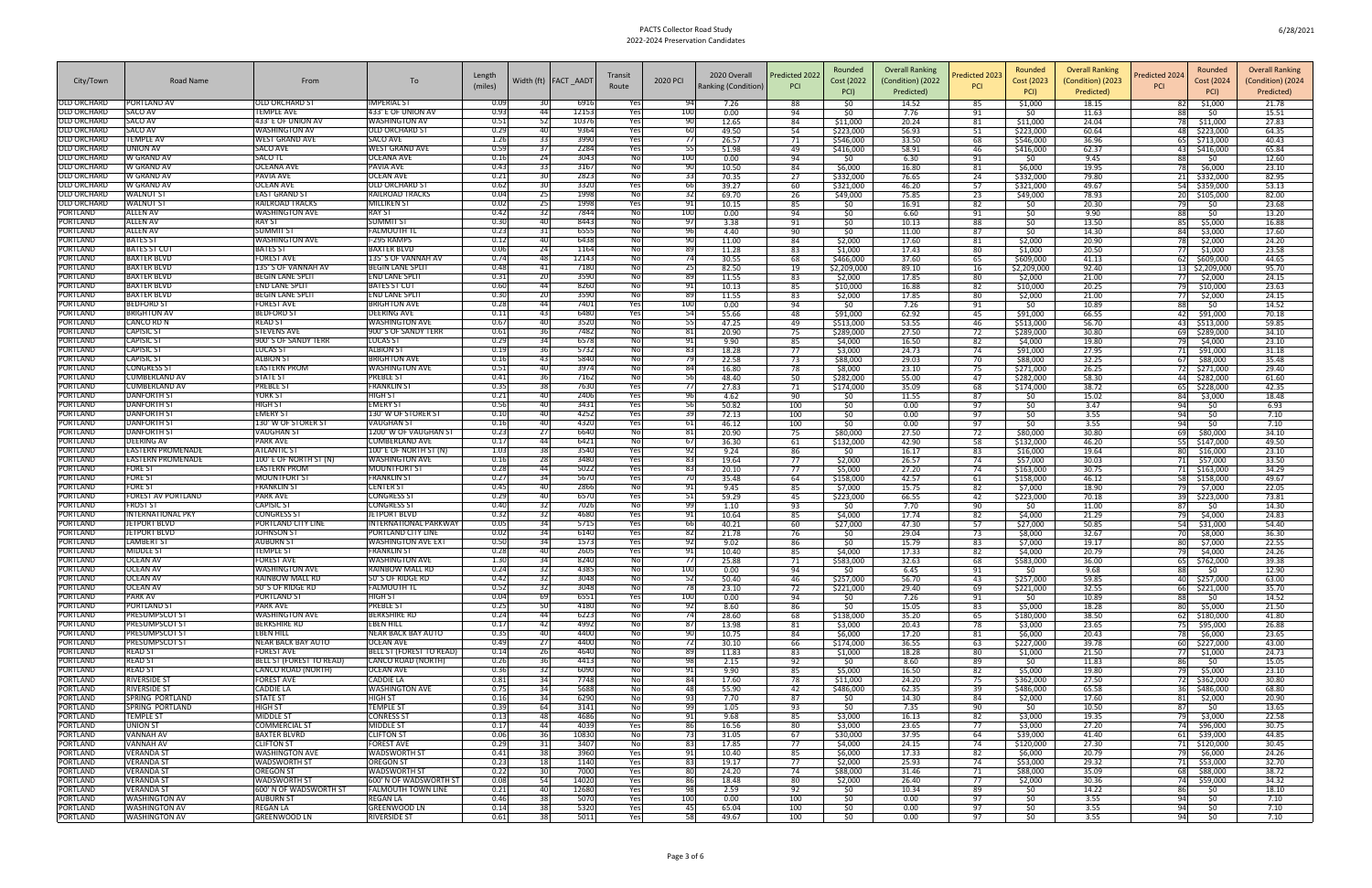| City/Town                         | Road Name                                            | From                                                   | To                                                | Length<br>(miles) |                 | Width (ft)   FACT _AADT | Transit<br>Route | 2020 PCI   | 2020 Overall<br>Ranking (Condition) | Predicted 2022<br><b>PCI</b> | Rounded<br>Cost (2022<br>PCI) | <b>Overall Ranking</b><br>(Condition) (2022<br>Predicted) | redicted 2023'<br><b>PCI</b> | Rounded<br>Cost (2023<br>PCI) | <b>Overall Ranking</b><br>(Condition) (2023<br>Predicted) | Rounded<br>Predicted 2024<br>Cost (2024<br><b>PCI</b><br>PCI) | <b>Overall Ranking</b><br>(Condition) (2024<br>Predicted) |
|-----------------------------------|------------------------------------------------------|--------------------------------------------------------|---------------------------------------------------|-------------------|-----------------|-------------------------|------------------|------------|-------------------------------------|------------------------------|-------------------------------|-----------------------------------------------------------|------------------------------|-------------------------------|-----------------------------------------------------------|---------------------------------------------------------------|-----------------------------------------------------------|
| PORTLAND                          | <b>WASHINGTON AV</b>                                 | RIVERSIDE ST                                           | ESTER DR.                                         | 0.19              |                 | 4460                    | Yes              | 95         | 5.91                                | 89                           | \$0                           | 13.01                                                     | 86                           | \$0                           | 16.56                                                     | \$3,000<br>83 I                                               | 20.10                                                     |
| PORTLAND                          | <b>WASHINGTON AV</b>                                 | LESTER DR                                              | <b>FALMOUTH TL</b>                                | 0.16              |                 | 4036                    | Yes              | 65         | 41.39                               | 59                           | \$92,000                      | 48.48                                                     | 56                           | \$92,000                      | 52.03                                                     | 53 \$103,000                                                  | 55.58                                                     |
| PORTLAND<br>PORTLAND              | <b>WASHINGTON AV EXT</b><br><b>WASHINGTON AV EXT</b> | <b>WASHINGTON AVE</b><br><b>LAMBERT ST</b>             | <b>LAMBERT ST</b><br><b>AUBURN ST</b>             | 0.09<br>0.24      | -421            | 1312<br>3190            | Yes<br>Yes       | 56         | 49.61<br>6.93                       | 50<br>88                     | \$69,000<br>\$0               | 56.38<br>13.86                                            | 47<br>85                     | \$69,000<br>\$3,000           | 59.76<br>17.33                                            | 44 \$69,000<br>82<br>\$3,000                                  | 63.14<br>20.79                                            |
| PORTLAND                          | <b>WESTBROOK ST</b>                                  | <b>WESTBROOK TL</b>                                    | 1889' E OF WESTBRROK TI                           | 0.36              |                 | 7300                    | Nol              | -68        | 35.20                               | 62                           | \$221,000                     | 41.80                                                     | 59                           | \$221,000                     | 45.10                                                     | 56<br>\$221,000                                               | 48.40                                                     |
| PORTLAND                          | <b>WESTBROOK ST</b>                                  | 1889' E OF WESTBRROK TI                                | <b>PARTRIDGE RD</b>                               | 0.51              | 40              | 7481                    | No               | -77        | 25.30                               | 71                           | \$269,000                     | 31.90                                                     | 68                           | \$269,000                     | 35.20                                                     | 65 \$352,000                                                  | 38.50                                                     |
| PORTLAND<br>PORTLAND              | <b>WESTBROOK ST</b><br>YORK ST                       | PARTRIDGE RD<br><b>CENTER ST</b>                       | <b>CONGRESS ST</b><br><b>DANFORTH ST</b>          | 0.39<br>0.03      | 34              | 7847<br>6795            | No<br>Yes        | 84<br>55   | 17.60<br>54.45                      | 78<br>49                     | \$5,000<br>\$18,000           | 24.20<br>61.71                                            | -75<br>46                    | \$155,000<br>\$18,000         | 27.50<br>65.34                                            | 72 \$155,000<br>43 \$18,000                                   | 30.80<br>68.97                                            |
| RAYMOND                           | <b>MAIN ST</b>                                       | ROOSEVELT TRL                                          | <b>MEADOW RD</b>                                  | 0.45              | 22              | 3360                    | No               | 35         | 68.25                               | 29                           | \$518,000                     | 74.55                                                     | 26                           | \$518,000                     | 77.70                                                     | 23 \$518,000                                                  | 80.85                                                     |
| RAYMOND                           | <b>MEADOW RD</b>                                     | <b>MAIN ST</b>                                         | <b>DAGGETT DR</b>                                 | 1.54              | -271            | 2938                    | Nol              | -89        | 11.55                               | 83                           | \$17,000                      | 17.85                                                     | 80                           | \$17,000                      | 21.00                                                     | 77 \$17,000                                                   | 24.15                                                     |
| SACO<br>SACO                      | <b>BAYVIEW RD</b><br><b>BAYVIEW RD</b>               | <b>FERRY RD</b><br>PLYMOUTH DR                         | <b>PLYMOUTH DR</b><br><b>SEASIDE AVE</b>          | 0.28<br>0.39      | 28              | 1650<br>1620            | No<br>No         | 100<br>91  | 0.00<br>9.23                        | 94<br>85                     | -SO<br>\$4,000                | 6.15<br>15.38                                             | 91<br>82                     | \$0<br>\$4,000                | 9.23<br>18.45                                             | 88<br>SO.<br>79<br>\$4,000                                    | 12.30<br>21.53                                            |
| SACO                              | <b>BEACH ST</b>                                      | MAIN ST                                                | OLD ORCHARD RD                                    | 0.87              | 361             | 10820                   | Yes              | -80        | 25.30                               | 74                           | \$413,000                     | 32.89                                                     | 71                           | \$413,000                     | 36.69                                                     | 68<br>\$413,000                                               | 40.48                                                     |
| SACO                              | <b>BRADLEY ST</b>                                    | <b>SPRING ST</b>                                       | <b>TASKER ST</b>                                  | 0.53              | 28              | 3867                    | No               | 88         | 12.60                               | 82                           | \$6,000                       | 18.90                                                     | -79                          | \$6,000                       | 22.05                                                     | \$6,000<br>76                                                 | 25.20                                                     |
| SACO<br>SACO                      | <b>BRADLEY ST</b><br><b>BRADLEY ST</b>               | <b>TASKER ST</b><br>SHADAGEE RD                        | SHADAGEE RD<br>PACTS BOUNDARY                     | 0.67<br>0.35      | 34              | 3584<br>4620            | Nol<br>No        | 93<br>-76  | 7.35<br>25.80                       | 87<br>70                     | \$0<br>\$155,000              | 13.65<br>32.25                                            | 84<br>67                     | \$8,000<br>\$155,000          | 16.80<br>35.48                                            | 81 \$8,000<br>64 \$203,000                                    | 19.95<br>38.70                                            |
| SACO                              | <b>BUXTON RD</b>                                     | I-95/NORTH ST                                          | 200'S OF JENKINS RD                               | 0.20              | 40              | 12094                   | No               | 85         | 17.63                               | 79                           | \$3,000                       | 24.68                                                     | 76                           | \$3,000                       | 28.20                                                     | 73 \$105,000                                                  | 31.73                                                     |
| SACO                              | BUXTON RD                                            | 200' S OF JENKINS RD                                   | 705'S OF PACTS                                    | 0.27              |                 | 9093                    | No               | 65         | 39.38                               | 59                           | \$188,000                     | 46.13                                                     | 56                           | \$188,000                     | 49.50                                                     | 53 \$209,000                                                  | 52.88                                                     |
| SACO<br>SACO                      | <b>BUXTON RD</b><br><b>CASCADE RD S</b>              | 705' S OF PACTS BOUNDARY<br>OLD ORCHARD T              | <b>PACTS BOUNDARY</b><br>PORTLAND RD              | 0.13<br>0.65      | 40              | 9250<br>5670            | Nol<br>No        | 93<br>85   | 7.88<br>16.13                       | 87<br>79                     | 50<br>\$10,000                | 14.63<br>22.58                                            | 84<br>-76                    | \$2,000<br>\$10,000           | 18.00<br>25.80                                            | $81$ \$2,000<br>73 \$340,000                                  | 21.38<br>29.03                                            |
| SACO                              | <b>FERRY RD</b>                                      | <b>OLD ORCHARD RD</b>                                  | PINE RIDGE RD                                     | 0.24              |                 | 7210                    | Nol              | 84         | 17.60                               | 78                           | \$3,000                       | 24.20                                                     | 75                           | \$95,000                      | 27.50                                                     | 72 \$95,000                                                   | 30.80                                                     |
| SACO                              | <b>FERRY RD</b>                                      | PINE RIDGE RD                                          | <b>SEASIDE AVE</b>                                | 2.87              | 26              | 4029                    | No               | -83        | 18.28                               | 77                           | \$30,000                      | 24.73                                                     | 74                           | \$980,000                     | 27.95                                                     | 71 \$980,000                                                  | 31.18                                                     |
| SACO<br>SACO                      | GARFIELD S1<br><b>GARFIELD ST</b>                    | NORTH ST<br>CHERRYFIELD AVE                            | CHERRYFIELD AVE<br><b>BRADLEY ST</b>              | 0.37<br>0.25      | 251             | 4050<br>2183            | No<br>Nol        | -81<br>90  | 20.43<br>10.50                      | 75<br>84                     | \$123,000<br>\$3,000          | 26.88<br>16.80                                            | 72<br>81                     | \$123,000<br>\$3,000          | 30.10<br>19.95                                            | 69 \$123,000<br>78<br>\$3,000                                 | 33.33<br>23.10                                            |
| SACO                              | <b>INDUSTRIAL PARK</b>                               | <b>NORTH ST</b>                                        | S END OF DIVIDE/195                               | 0.50              | 45              | 17277                   | No               | 95         | 6.13                                | 89                           | \$0                           | 13.48                                                     | 86                           | \$0                           | 17.15                                                     | 83<br>\$9,000                                                 | 20.83                                                     |
| SACO                              | <b>INDUSTRIAL PARK</b>                               | N END OF DIVIDE/195 RAMPS                              | <b>SPRING HILL RD</b>                             | 1.00              |                 | 4930                    | No               | 93         | 7.53                                | 87                           | \$0                           | 13.98                                                     | 84                           | \$14,000                      | 17.20                                                     | 81<br>\$14,000                                                | 20.43                                                     |
| SACO<br>SACO                      | INDUSTRIAL PARK (NB<br>INDUSTRIAL PARK (SB           | S END OF DIVIDE/195 RAMPS<br>N END OF DIVIDE/195 RAMPS | N END OF DIVIDE/195<br>S END OF DIVIDE/195        | 0.31<br>0.31      | 261             | 15400<br>15400          | Nol<br>No        | 98<br>99   | 2.40<br>1.20                        | 92<br>93                     | \$0<br>\$0                    | 9.60<br>8.40                                              | 89<br>90                     | SO.<br>\$0                    | 13.20<br>12.00                                            | 861<br>\$0<br>871<br>SO.                                      | 16.80<br>15.60                                            |
| SACO                              | <b>INCOLN ST SACO</b>                                | SPRING ST                                              | ELM ST                                            | 0.12              |                 | 6020                    | No               | 100        | 0.00                                | 94                           | \$0                           | 6.60                                                      | 91                           | \$0                           | 9.90                                                      | 88<br>\$0                                                     | 13.20                                                     |
| SACO                              | LINCOLN ST SACO EASTERLY                             | MARKET ST                                              | <b>MAPLE ST</b>                                   | 0.02              |                 | 6111                    | Nol              | -73        | 29.70                               | 67                           | \$8,000                       | 36.30                                                     | 64                           | \$11,000                      | 39.60                                                     | \$11,000<br>61                                                | 42.90                                                     |
| SACO<br>SACO                      | <b>MAIN ST SACO</b><br><b>MAIN ST SACC</b>           | ELM ST<br>NORTH END OF BRIDGE                          | NORTH END OF BRIDGE<br><b>BIDDEFORD</b>           | 0.43<br>0.23      | -61 I<br>45     | 15710<br>21905          | Yes<br>Yes       | -96<br>100 | 5.28<br>0.00                        | 90<br>94                     | -SO<br>\$0                    | 13.20<br>8.09                                             | 87<br>91                     | SO.<br>\$0                    | 17.16<br>12.13                                            | 84<br>\$11,000<br>88<br>SO.                                   | 21.12<br>16.17                                            |
| SACO                              | <b>MAPLE ST</b>                                      | LINCOLN ST                                             | <b>BRADLEY ST</b>                                 | 0.36              | 24              | 4122                    | No               | 47         | 56.98                               | 100                          | \$0                           | 0.00                                                      | 97                           | \$0                           | 3.23                                                      | 94<br>\$0                                                     | 6.45                                                      |
| SACO                              | <b>MARKET S</b>                                      | LINCOLN ST                                             | <b>IRVING ST</b>                                  | 0.16              |                 | 5403                    | No               | 95         | 5.38                                | 89                           | \$0                           | 11.83                                                     | 86                           | \$0                           | 15.05                                                     | 83<br>\$2,000                                                 | 18.28                                                     |
| SACO<br>SACO                      | <b>MARKET ST</b><br><b>NORTH ST</b>                  | <b>IRVING ST</b><br>elm St                             | ELM ST<br>L30' N OF PARK ST                       | 0.06<br>0.52      |                 | 5532<br>9840            | Nol<br>Yes       | -79<br>-75 | 22.58<br>30.94                      | 73<br>69                     | \$25,000<br>\$275,000         | 29.03<br>38.36                                            | 70<br>66                     | \$25,000<br>\$275,000         | 32.25<br>42.08                                            | \$25,000<br>-67 I<br>63 \$359,000                             | 35.48<br>45.79                                            |
| SACO                              | <b>NORTH ST</b>                                      | 130' N OF PARK ST                                      | <b>INDUSTRIAL PARK</b>                            | 0.62              |                 | 14250                   | Yes              | 70         | 39.60                               | 64                           | \$460,000                     | 47.52                                                     | 61                           | \$460,000                     | 51.48                                                     | 58<br>\$460,000                                               | 55.44                                                     |
| SACO<br>SACO                      | <b>NORTH ST</b>                                      | <b>INDUSTRIAL PARK</b>                                 | 750' N OF LUND RD                                 | 0.36              |                 | 14110                   | Yes              | 52         | 63.36                               | 46                           | \$278,000                     | 71.28                                                     | 43                           | \$278,000                     | 75.24                                                     | 40<br>\$278,000                                               | 79.20                                                     |
| SACO                              | <b>NORTH ST</b><br>OCEAN PARK RD SACO                | 750' N OF LUND RD<br>MAIN ST                           | I-95 OVERPASS<br>OLD ORCHARD TI                   | 0.19<br>0.96      |                 | 12094<br>7960           | Yes<br>Yes       | -96<br>100 | 5.17<br>0.00                        | 90<br>94                     | -SO<br>\$0                    | 12.93<br>7.26                                             | 87<br>91                     | -SO<br>50                     | 16.80<br>10.89                                            | 84<br>\$3,000<br>88 <sup>7</sup><br>50                        | 20.68<br>14.52                                            |
| SACO                              | OLD ORCHARD RD                                       | FERRY RD                                               | TIMBER OAKES LN                                   | 0.42              | 34              | 3570                    | No               | -77        | 24.15                               | 71                           | \$187,000                     | 30.45                                                     | 68                           | \$187,000                     | 33.60                                                     | 65 \$245,000                                                  | 36.75                                                     |
| SACO                              | OLD ORCHARD RD                                       | <b>TIMBER OAKES LN</b>                                 | OLD ORCHARD T                                     | 0.46              | -221            | 3990                    | No               | -31        | 72.45                               | 25                           | \$524,000                     | 78.75                                                     | 22                           | \$524,000                     | 81.90                                                     | 19 \$1,129,000                                                | 85.05                                                     |
| SACO<br>SACO                      | SEASIDE AV<br>SPRING HILL RD                         | MAPLE AVE<br>PORTLAND RD                               | OLD ORCHARD T<br><b>INDUSTRIAL PARK RD</b>        | 2.17<br>0.86      | 35              | 2195<br>4930            | No<br>Nol        | 85<br>36   | 15.75<br>68.80                      | 79<br>30                     | \$26,000<br>\$1,569,000       | 22.05<br>75.25                                            | 76<br>27                     | \$26,000<br>\$1,569,000       | 25.20<br>78.48                                            | 73 \$856,000<br>24 \$1,569,000                                | 28.35<br>81.70                                            |
| SACO                              | SPRING ST SACO                                       | <b>NORTH ST</b>                                        | LINCOLN ST                                        | 0.46              | 44              | 5520                    | No               | 81         | 20.43                               | 75                           | \$266,000                     | 26.88                                                     | 72                           | \$266,000                     | 30.10                                                     | 69 \$266,000                                                  | 33.33                                                     |
| SCARBOROUGH                       | <b>BEECH RIDGE RD</b>                                | <b>BEAVER BROOK</b>                                    | RT 95 BRIDGE                                      | 0.37              | <b>20</b>       | 1940                    | No               | -69        | 31.78                               | 63                           | \$129,000                     | 37.93                                                     | 60                           | \$129,000                     | 41.00                                                     | 57 \$129,000                                                  | 44.08                                                     |
| SCARBOROUGH<br><b>SCARBOROUGH</b> | <b>BEECH RIDGE RD</b><br><b>BLACK POINT RD</b>       | RT 95 BRIDGE<br>ROUTE :                                | <b>PAYNE RD</b><br>200'S OF ROUTE 1               | 0.52<br>0.09      |                 | 1940<br>14650           | No<br>No         | 89         | 11.28<br>30.00                      | 83<br>69                     | \$4,000<br>\$64,000           | 17.43<br>37.20                                            | 80<br>66                     | \$4,000<br>\$64,000           | 20.50<br>40.80                                            | 77 \$4,000<br>63 \$84,000                                     | 23.58<br>44.40                                            |
| <b>SCARBOROUGH</b>                | <b>BLACK POINT RD</b>                                | 200' S OF ROUTE 1                                      | OLD COUNTY RD                                     | 0.62              |                 | 15908                   | Nol              | -94        | 7.20                                | 88                           | -SO                           | 14.40                                                     | 85                           | \$9,000                       | 18.00                                                     | 82<br>\$9,000                                                 | 21.60                                                     |
| SCARBOROUGH<br>SCARBOROUGH        | <b>BLACK POINT RD</b>                                | OLD COUNTY RE                                          | ROUNDABOUT LA<br>250' N OF OLD NECK RD            | 0.58<br>1.01      | 34              | 14080<br>6565           | No<br>Nol        | 43         | 33.60                               | 66                           | \$251,000                     | 40.80                                                     | 63                           | \$327,000                     | 44.40                                                     | 60 \$327,000                                                  | 48.00                                                     |
| SCARBOROUGH                       | <b>BLACK POINT RD</b><br><b>BLACK POINT RD</b>       | ROUNDABOUT LA<br>250' N OF OLD NECK RD                 | <b>SPURWINK RD</b>                                | 0.62              | -34 I           | 5270                    | No               | 86         | 62.70<br>15.05                      | 37<br>80                     | \$661,000<br>\$8,000          | 69.30<br>21.50                                            | 34<br>77                     | \$1,794,000<br>\$8,000        | 72.60<br>24.73                                            | 31 \$1,794,000<br>74 \$276,000                                | 75.90<br>27.95                                            |
| SCARBOROUGH                       | <b>BROADTURN RD</b>                                  | ROUTE 1                                                | 100' W OF DINER DR                                | 0.12              | 24              | 6570                    | No               | 84         | 17.60                               | 78                           | \$1,000                       | 24.20                                                     | 75                           | \$39,000                      | 27.50                                                     | 72 \$39,000                                                   | 30.80                                                     |
| <b>SCARBOROUGH</b><br>SCARBOROUGH | <b>BROADTURN RD</b><br><b>BROADTURN RD</b>           | 100' W OF DINER DR<br><b>MARTIN AV</b>                 | <b>MARTIN AV</b><br><b>CARPENTER CT</b>           | 0.13<br>0.47      | 25              | 6570<br>4821            | Nol<br>Nol       | 82<br>-82  | 19.80<br>19.35                      | 76<br>76                     | \$2,000<br>\$5,000            | 26.40<br>25.80                                            | 73<br>73                     | \$67,000<br>\$153,000         | 29.70<br>29.03                                            | 70 \$67,000<br>70 \$153,000                                   | 33.00<br>32.25                                            |
| <b>SCARBOROUGH</b>                | <b>BROADTURN RD</b>                                  | <b>CARPENTER CT</b>                                    | <b>195 OVERLASS</b>                               | 0.11              | 25              | 4951                    | No               | 49         | 54.83                               | 43                           | \$53,000                      | 61.28                                                     | 40                           | \$53,000                      | 64.50                                                     | 37 \$53,000                                                   | 67.73                                                     |
| SCARBOROUGH                       | E GRAND AV                                           | <b>OLD ORCHARD TL</b>                                  | PINE POINT RD                                     | 0.63              | 37              | 4024                    | Yes              | 58         | 49.67                               | 52                           | \$447,000                     | 56.76                                                     | -49                          | \$447,000                     | 60.31                                                     | 46 \$447,000                                                  | 63.86                                                     |
| SCARBOROUGH<br><b>SCARBOROUGH</b> | <b>HIGHLAND AV</b><br><b>HIGHLAND AV</b>             | <b>BLACK POINT RD</b><br>551' W OF BLACK POINT RD      | 551' W OF BLACK POINT RD<br><b>CHAMBERLAND RD</b> | 0.10<br>0.87      | 22<br><b>22</b> | 4168<br>4100            | Nol<br>No        | 41<br>46   | 63.43<br>58.05                      | 35<br>40                     | \$44,000<br>\$367,000         | 69.88<br>64.50                                            | 32<br>37                     | \$44,000<br>\$367,000         | 73.10<br>67.73                                            | 29 \$120,000<br>34 \$998,000                                  | 76.33<br>70.95                                            |
| <b>SCARBOROUGH</b>                | <b>HIGHLAND AV</b>                                   | CHAMBERLAND RD                                         | PLEASANT HILL RD                                  | 0.78              | 26              | 3213                    | Nol              | 97         | 3.15                                | 91                           | \$0                           | 9.45                                                      | 88                           | - SO                          | 12.60                                                     | 85 \$8,000                                                    | 15.75                                                     |
| <b>SCARBOROUGH</b>                | <b>HIGHLAND AV</b>                                   | PLEASANT HILL RD                                       | <b>WOODGATE RD</b>                                | 0.10              | 36              | 6180                    | No               | 100        | 0.00                                | 94                           | \$0                           | 6.60                                                      | 91                           | \$0                           | 9.90                                                      | 881<br>\$0                                                    | 13.20                                                     |
| SCARBOROUGH<br><b>SCARBOROUGH</b> | <b>HIGHLAND AV</b><br><b>HOLMES RD</b>               | <b>WOODGATE RD</b><br>PACTS BOUNDARY (I-95)            | <b>SOUTH PORTLAND TL</b><br>PAYNE RD              | 0.71<br>0.29      | 36<br>30 I      | 5590<br>3620            | Nol<br>Nol       | 38<br>85   | 66.65<br>15.75                      | 32<br>73                     | \$1,329,000<br>\$110,000      | 73.10<br>28.35                                            | 29<br>70                     | \$1,329,000<br>\$110,000      | 76.33<br>31.50                                            | 26 \$1,329,000                                                | 79.55<br>34.65                                            |
| SCARBOROUGH                       | <b>MUSSEY RD</b>                                     | <b>GORHAM RD</b>                                       | <b>HONAN RD</b>                                   | 0.12              | -361            | 10010                   | No               | 100        | 0.00                                | 94                           | \$0                           | 6.90                                                      | 91                           | - \$0                         | 10.35                                                     | 67 \$110,000<br>881<br>\$0                                    | 13.80                                                     |
| SCARBOROUGH                       | <b>MUSSEY RD</b>                                     | <b>HONAN RD</b>                                        | <b>SOUTH PORTLAND TL</b>                          | 0.64              | 36 I            | 12970                   | Nol              | 84         | 18.80                               | 72                           | \$290,000                     | 32.90                                                     | 69                           | \$290,000                     | 36.43                                                     | 66 \$290,000                                                  | 39.95                                                     |
| <b>SCARBOROUGH</b><br>SCARBOROUGH | <b>PAYNE RD</b><br><b>PAYNE RD</b>                   | ROUTE 1<br>884' N OF ROUTE 1                           | 884' N OF ROUTE 1<br>.14 N OF MILLIKEN RD         | 0.17<br>0.57      | 37<br>-24       | 6270<br>9527            | Nol              | 93         | 7.70<br>34.88                       | 87<br>63                     | \$0<br>\$234,000              | 14.30<br>41.63                                            | 84<br>60                     | \$2,000<br>\$234,000          | 17.60<br>45.00                                            | $81$ \$2,000<br>57 \$234,000                                  | 20.90<br>48.38                                            |
| <b>SCARBOROUGH</b>                | <b>PAYNE RD</b>                                      | .14 N OF MILLIKEN RD                                   | <b>BEECHRIDGE RD</b>                              | 0.36              | 24              | 6241                    | No<br>No         | 69<br>81   | 20.90                               | 69                           | \$110,000                     | 34.10                                                     | 66                           | \$110,000                     | 37.40                                                     | 63 \$143,000                                                  | 40.70                                                     |
| SCARBOROUGH                       | <b>PAYNE RD</b>                                      | <b>BEECHRIDGE RD</b>                                   | 2000' N OF BEECH RIDGE                            | 0.38              | 22              | 5350                    | Nol              | 91         | 9.68                                | 79                           | \$3,000                       | 22.58                                                     | 76                           | \$3,000                       | 25.80                                                     | 73 \$104,000                                                  | 29.03                                                     |
| <b>SCARBOROUGH</b><br>SCARBOROUGH | <b>PAYNE RD</b><br><b>PAYNE RD</b>                   | 2000' N OF BEECH RIDGE RD<br>GINN RD                   | 300' N OF BONNEY GROVE<br><b>MUSSEY RD</b>        | 0.77<br>1.06      | 22<br>-381      | 6340<br>16250           | No<br>No         | 82<br>83   | 19.80<br>20.83                      | 76<br>77                     | \$7,000<br>\$15,000           | 26.40<br>28.18                                            | 73<br>74                     | \$224,000<br>\$506,000        | 29.70<br>31.85                                            | 70 \$224,000<br>71 \$506,000                                  | 33.00<br>35.53                                            |
| SCARBOROUGH                       | <b>PAYNE RD (NB)</b>                                 | 300' N OF BONNEY GROVE (NB) GINN RD (NB)               |                                                   | 0.41              | 44              | 5710                    | Nol              | 66         | 36.55                               | 60                           | \$299,000                     | 43.00                                                     | 57                           | \$299,000                     | 46.23                                                     | 54 \$333,000                                                  | 49.45                                                     |
| <b>SCARBOROUGH</b>                | <b>PAYNE RD (NB)</b>                                 | 990' S OF GORHAM RD (NB)                               | <b>GORHAM RD (NB)</b>                             | 0.14              |                 | 5870                    | No               | 53         | 50.53                               | 100                          | \$0                           | 0.00                                                      | 97                           | \$0                           | 3.23                                                      | 94<br>\$0                                                     | 6.45                                                      |
| <b>SCARBOROUGH</b><br>SCARBOROUGH | <b>PAYNE RD (SB)</b><br><b>PAYNE RD (SB)</b>         | <b>MUSSEY RD</b><br><b>GORHAM RD (SB)</b>              | 990' S OF GORHAM RD<br>957' N OF MUSSEY RD (SB)   | 0.18<br>0.13      | 40<br>-24       | 12747<br>7180           | No<br>No         | 89<br>42   | 12.93<br>63.80                      | 100<br>100                   | \$0<br>\$0                    | 0.00<br>0.00                                              | $-97$<br>97                  | \$0<br>\$0                    | 3.53<br>3.30                                              | 94<br>50<br>94<br>\$0                                         | 7.05<br>6.60                                              |
| SCARBOROUGH                       | <b>PAYNE RD (SB)</b>                                 | GINN RD (SB)                                           | CABELA BLVD (SB)                                  | 0.23              | 52              | 5710                    | Nol              | 71         | 31.18                               | 65                           | \$199,000                     | 37.63                                                     | 62                           | \$199,000                     | 40.85                                                     | 59 \$199,000                                                  | 44.08                                                     |
| SCARBOROUGH                       | <b>PAYNE RD (SB)</b>                                 | CABELA BLVD (SB)                                       | 300' N OF BONNEY GROVE                            | 0.17              |                 | 3589                    | Nol              | 47         | 55.65                               | 41                           | \$98,000                      | 61.95                                                     | 38                           | \$98,000                      | 65.10                                                     | 35 \$267,000                                                  | 68.25                                                     |
| SCARBOROUGH<br>SCARBOROUGH        | <b>PINE POINT RD</b><br>PINE POINT RD                | E GRAND AVE<br><b>BICKFORD ST</b>                      | <b>BICKFORD ST</b><br>PRIMROSE LN                 | 0.54<br>1.39      | 361<br>36       | 5075<br>5800            | Yes<br>Yes       | 98<br>68   | 2.37<br>37.84                       | 92<br>62                     | \$0<br>\$858,000              | 9.46<br>44.94                                             | 89<br>59                     | \$0<br>\$858,000              | 13.01<br>48.48                                            | 861<br>-SO<br>56 \$858,000                                    | 16.56<br>52.03                                            |
|                                   |                                                      |                                                        |                                                   |                   |                 |                         |                  |            |                                     |                              |                               |                                                           |                              |                               |                                                           |                                                               |                                                           |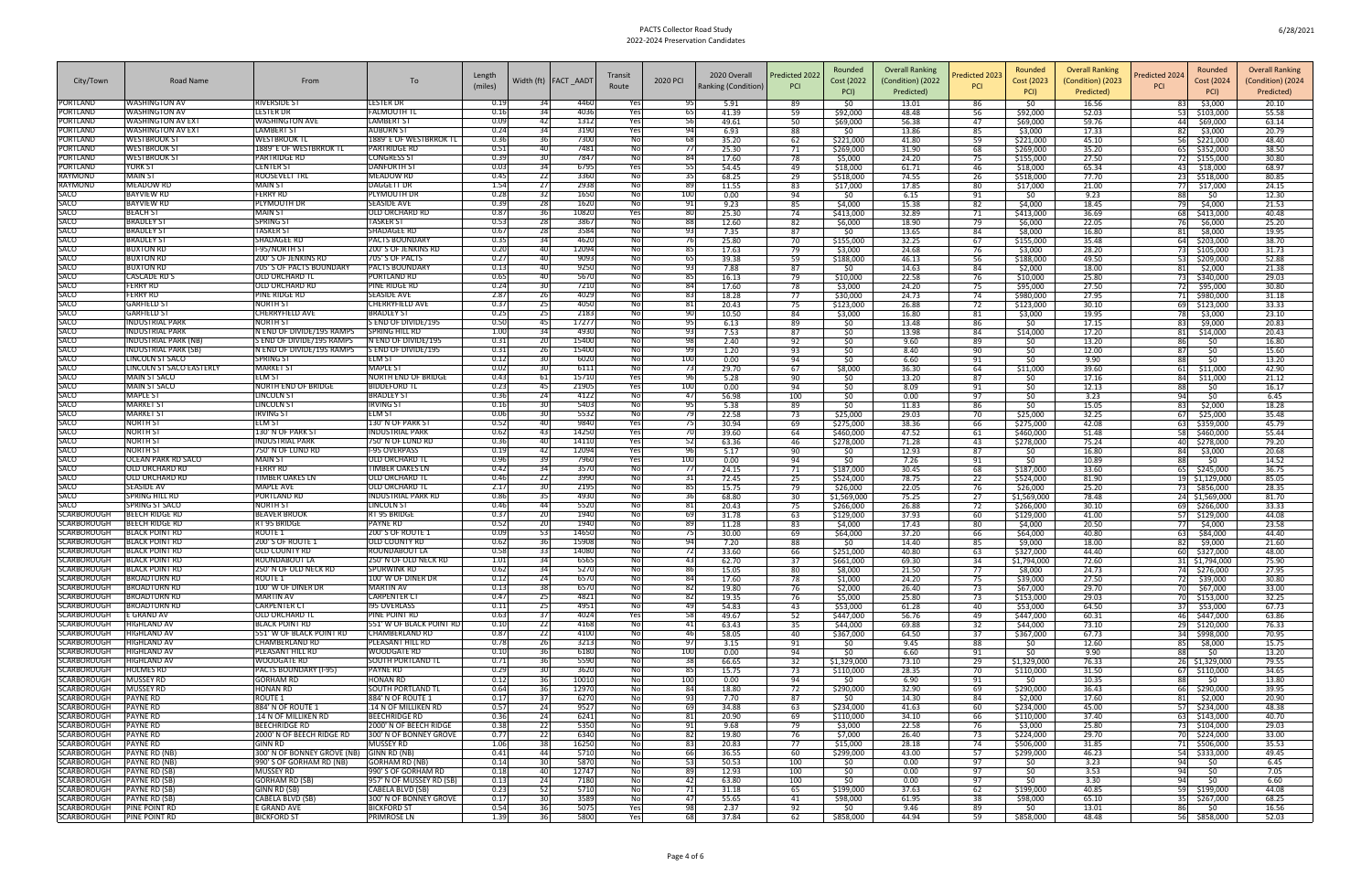| City/Town                                                          | Road Name                                                   | From                                                       | To                                               | Length       | Width (ft)   FACT AADT                 | Transit                          | 2020 PCI   | 2020 Overall        | Predicted 2022 | Rounded<br>Cost (2022    | <b>Overall Ranking</b><br>(Condition) (2022 | Predicted 2023 | Rounded<br>Cost (2023    | <b>Overall Ranking</b><br>(Condition) (2023 | Rounded<br>Predicted 2024<br>Cost (2024   | <b>Overall Ranking</b><br>(Condition) (2024 |
|--------------------------------------------------------------------|-------------------------------------------------------------|------------------------------------------------------------|--------------------------------------------------|--------------|----------------------------------------|----------------------------------|------------|---------------------|----------------|--------------------------|---------------------------------------------|----------------|--------------------------|---------------------------------------------|-------------------------------------------|---------------------------------------------|
|                                                                    |                                                             |                                                            |                                                  | (miles)      |                                        | Route                            |            | Ranking (Condition) | <b>PCI</b>     | PCI)                     | Predicted)                                  |                | PCI)                     | Predicted)                                  | PCI)                                      | Predicted)                                  |
| <b>SCARBOROUGH</b>                                                 | PINE POINT RD                                               | PRIMROSE LN                                                | 2660' S OF DUNSTON                               | 0.56         | 6688                                   | Yes                              |            | 33.88               | 66             | \$293,000                | 41.14                                       | 63             | \$382,000                | 44.77                                       | 60 \$382,000                              | 48.40                                       |
| <b>SCARBOROUGH</b><br><b>SCARBOROUGH</b>                           | PINE POINT RD<br>pine point rd                              | 2660' S OF DUNSTON LANDING<br>DUNSTON LANDING RD           | <b>DUNSTON LANDING RD</b><br>US ROUTE 1          | 0.37<br>0.26 | 6688<br>7230<br>40 l                   | Yes<br>Yes                       | 91<br>85   | 10.89<br>18.15      | 85<br>79       | \$6,000<br>\$4,000       | 18.15<br>25.41                              | 82<br>76       | \$6,000<br>\$4,000       | 21.78<br>29.04                              | \$6,000<br>73 \$135,000                   | 25.41<br>32.67                              |
| <b>SCARBOROUGH</b>                                                 | PLEASANT HILL RD                                            | <b>US ROUTE 1</b>                                          | <b>WAGNER WAY</b>                                | 0.73         | 12406                                  | No                               | -96        | 4.70                | 90             | \$0                      | 11.75                                       | 87             | \$0                      | 15.28                                       | 84 \$11,000                               | 18.80                                       |
| <b>SCARBOROUGH</b>                                                 | PLEASANT HILL RD                                            | <b>WAGNER WAY</b>                                          | 50' W OF RIGBY RD                                | 0.16         | 11580<br>36                            | $\overline{N}$                   | 42         | 66.70               | 36             | \$108,000                | 73.60                                       | 33             | \$294,000                | 77.05                                       | 30 \$294,000                              | 80.50                                       |
| <b>SCARBOROUGH</b><br><b>SCARBOROUGH</b>                           | PLEASANT HILL RD<br>PLEASANT HILL RD                        | 50' W OF RIGBY RD<br><b>CHAMBERLAIN RD</b>                 | <b>CHAMBERLAND RD</b><br><b>HIGHLAND AV</b>      | 0.50<br>0.39 | 9948<br>8459<br>36                     | $\overline{N}$<br>$\overline{N}$ | 100<br>91  | 0.00<br>10.13       | 94<br>85       | \$0<br>\$6,000           | 6.75<br>16.88                               | 91<br>82       | \$0<br>\$6,000           | 10.13<br>20.25                              | 88<br>SO.<br>\$6,000<br>79 I              | 13.50<br>23.63                              |
| <b>SCARBOROUGH</b>                                                 | PLEASANT HILL RD                                            | <b>HIGHLAND AV</b>                                         | FOGG RD                                          | 0.67         | 5742<br>26                             | No                               | 45         | 59.13               | 39             | \$333,000                | 65.58                                       | 36             | \$333,000                | 68.80                                       | 33 \$903,000                              | 72.03                                       |
| <b>SCARBOROUGH</b><br><b>SCARBOROUGH</b>                           | PLEASANT HILL RD<br>RUNNING HILL RD S                       | <b>FOGG RD</b><br><b>SOUTH PORTLAND TL</b>                 | <b>SPURWINK RD</b><br><b>GORHAM RD</b>           | 0.87<br>0.61 | 4670<br>26<br>5534                     | No<br>$\overline{N}$             | 86<br>40   | 15.05<br>64.50      | 80<br>34       | \$9,000<br>\$269,000     | 21.50<br>70.95                              | 77<br>31       | \$9,000<br>\$269,000     | 24.73<br>74.18                              | 74 \$297,000<br>28 \$732,000              | 27.95<br>77.40                              |
| <b>SCARBOROUGH</b>                                                 | RUNNING HILL RD S                                           | <b>NEW RD</b>                                              | <b>GREEN RD</b>                                  | 0.54         | 5534<br>23                             | Nol                              | -35        | 69.88               | 29             | \$646,000                | 76.33                                       | 26             | \$646,000                | 79.55                                       | 23 \$646,000                              | 82.78                                       |
| <b>SCARBOROUGH</b>                                                 | RUNNING HILL RD S                                           | <b>GREEN RD</b>                                            | <b>GORHAM RD</b>                                 | 0.81         | 5534<br>23 <sup>1</sup>                | No                               | 54         | 49.45               | 48             | \$357,000                | 55.90                                       | 45             | \$357,000                | 59.13                                       | 42 \$357,000                              | 62.35                                       |
| <b>SCARBOROUGH</b><br><b>SCARBOROUGH</b>                           | SACO ST<br><b>SACO ST</b>                                   | <b>GORHAM T</b><br><b>GORHAM RD</b>                        | <b>WESTBROOK TI</b><br><b>GORHAM TL</b>          | 0.28<br>0.67 | 4820<br><b>231</b><br>8500<br>24       | $\overline{N}$<br>Nol            | -54        | 26.88<br>51.75      | 69<br>48       | \$80,000<br>\$310,000    | 33.33<br>58.50                              | 66<br>45       | \$80,000<br>\$310,000    | 36.55<br>61.88                              | 63 \$104,000<br>$\overline{42}$ \$310,000 | 39.78<br>65.25                              |
| <b>SCARBOROUGH</b>                                                 | SPRING ST                                                   | <b>GORHAM RD</b>                                           | 1392' N OF GORHAM RD                             | 0.26         | 4260                                   | No                               | 99         | 1.08                | 93             | \$0                      | 7.53                                        | 90             | \$0                      | 10.75                                       | \$0<br>87                                 | 13.98                                       |
| <b>SCARBOROUGH</b><br><b>SCARBOROUGH</b>                           | <b>SPRING ST</b><br><b>SPURWINK RD</b>                      | 1392' N OF GORHAM RD<br><b>CAPE ELIZABETH TL</b>           | <b>PAYNE RD</b><br><b>ACORN LN</b>               | 0.29<br>1.80 | 4260<br>36I<br>4768<br><b>28</b>       | No<br>Nol                        | 47<br>72   | 56.98<br>30.10      | 41             | \$198,000<br>\$663,000   | 63.43<br>36.55                              | 38<br>63       | \$198,000<br>\$866,000   | 66.65<br>39.78                              | 35 \$198,000                              | 69.88<br>43.00                              |
| <b>SCARBOROUGH</b>                                                 | SPURWINK RD                                                 | <b>ACORN LN</b>                                            | <b>BLACK POINT RD</b>                            | 1.22         | 3560                                   | No                               | 81         | 19.95               | 66<br>75       | \$445,000                | 26.25                                       | 72             | \$445,000                | 29.40                                       | 60 \$866,000<br>69 \$445,000              | 32.55                                       |
| SOUTH PORTLAND BILLY VACHON DR                                     |                                                             | <b>ROUTE 1</b>                                             | <b>MAIN ST</b>                                   | 0.21         | 6970                                   | No                               | 79         | 23.10               | 73             | \$114,000                | 29.70                                       | 70             | \$114,000                | 33.00                                       | 67 \$114,000                              | 36.30                                       |
| <b>SOUTH PORTLAND</b>                                              | <b>BILLY VACHON DR</b><br>SOUTH PORTLAND BROADWAY NORTHERLY | <b>MAIN ST</b><br><b>COTTAGE RD</b>                        | <b>CARVER BLVD</b><br><b>SAWYER S</b>            | 0.06<br>0.63 | 6929<br>15400<br>441                   | No<br>Yes                        | 84<br>-75  | 17.60<br>33.00      | 78<br>69       | \$1,000<br>\$364,000     | 24.20<br>40.92                              | 75<br>66       | \$29,000<br>\$364,000    | 27.50<br>44.88                              | 72 \$29,000<br>63 \$476,000               | 30.80<br>48.84                              |
|                                                                    | SOUTH PORTLAND BROADWAY NORTHERLY                           | <b>SAWYER ST</b>                                           | <b>PICKETT ST</b>                                | 0.50         | 9197                                   | Yesl                             | 85         | 18.56               | 79             | \$7,000                  | 25.99                                       | 76             | \$7,000                  | 29.70                                       | 73 \$215,000                              | 33.41                                       |
|                                                                    | SOUTH PORTLAND BROADWAY SOUTHERLY                           | <b>SCARBOROUGH TL</b>                                      | I-295 RAMP                                       | 0.37         | 13068                                  | No                               | 69         | 36.43               | 63             | \$230,000                | 43.48                                       | 60             | \$230,000                | 47.00                                       | 57 \$230,000                              | 50.53                                       |
| SOUTH PORTLAND COTTAGE RD<br>SOUTH PORTLAND COTTAGE RD             |                                                             | CAPE ELIZABETH TL<br><b>BROADWAY</b>                       | <b>BROADWAY</b><br><b>OCEAN ST</b>               | 0.98<br>0.39 | 11644<br>40 l<br>7600                  | Yes<br>Yes                       | 40<br>87   | 75.90<br>15.73      | 34<br>81       | \$696,000<br>\$6,000     | 83.49<br>22.99                              | 31<br>78       | \$696,000<br>\$6,000     | 87.29<br>26.62                              | 28 \$1,891,000<br>75 \$207,000            | 91.08<br>30.25                              |
| SOUTH PORTLAND   DARTMOUTH ST                                      |                                                             | <b>RUMERY ST</b>                                           | <b>HEMCO RD</b>                                  | 0.23         | 1855                                   | No                               | 93         | 7.18                | 87             | \$0                      | 13.33                                       | 84             | \$3,000                  | 16.40                                       | 81 \$3,000                                | 19.48                                       |
| SOUTH PORTLAND EVANS ST<br>SOUTH PORTLAND EVANS ST                 |                                                             | <b>BROADWAY</b><br><b>NUTTER RD</b>                        | <b>NUTTER RD</b><br><b>HIGHLAND AVE</b>          | 0.45<br>0.26 | 12882<br>4676<br>33 I                  | Yes<br>Yes                       | 100<br>-59 | 0.00<br>48.48       | 94<br>53       | \$0<br>\$164,000         | 7.76<br>55.58                               | 91<br>50       | \$0<br>\$164,000         | 11.63<br>59.13                              | 88<br>\$0<br>47 \$164,000                 | 15.51<br>62.67                              |
| <b>SOUTH PORTLAND FODEN RD</b>                                     |                                                             | <b>GORHAM RD</b>                                           | <b>WESTERN AVE</b>                               | 0.33         | 5489                                   | Yes                              | 69         | 36.66               | 63             | \$192,000                | 43.75                                       | 60             | \$192,000                | 47.30                                       | 57 \$192,000                              | 50.85                                       |
| SOUTH PORTLAND FRONT ST                                            |                                                             | <b>PREBLE ST</b>                                           | <b>STANFORD ST</b>                               | 0.08         | 282<br>46                              | Yes                              | -34        | 72.60               | 28             | \$188,000                | 79.20                                       | 25             | \$188,000                | 82.50                                       | 22 \$188,000                              | 85.80                                       |
| SOUTH PORTLAND GORHAM RD<br>SOUTH PORTLAND GORHAM RD               |                                                             | <b>MAINE MALL RI</b><br><b>WESTERN AVE</b>                 | <b>WESTERN AVE</b><br><b>MAINE MALL RD</b>       | 0.89<br>0.88 | 6837<br>6837<br>321                    | No<br>Nol                        | 57<br>61   | 47.30<br>42.90      | 51<br>55       | \$544,000<br>\$542,000   | 53.90<br>49.50                              | 48<br>52       | \$544,000<br>\$542,000   | 57.20<br>52.80                              | 45 \$544,000<br>49 \$542,000              | 60.50<br>56.10                              |
| SOUTH PORTLAND   HENLEY ST                                         |                                                             | <b>STANFORD ST</b>                                         | <b>PREBLE ST</b>                                 | 0.17         | 38<br>810                              | Yesl                             | 66         | 37.40               | 60             | \$112,000                | 44.00                                       | 57             | \$112,000                | 47.30                                       | 54 \$125,000                              | 50.60                                       |
| SOUTH PORTLAND   HIGHLAND AV<br>SOUTH PORTLAND   HIGHLAND AV       |                                                             | <b>SCARBOROUGH TL</b><br><b>ALFRED ST</b>                  | <b>ALFRED ST</b><br><b>NUTTER ST</b>             | 1.26<br>0.85 | 6402<br>8655<br>30 I                   | No<br>Yes                        | 32<br>-72  | 74.80<br>34.65      | 100<br>66      | \$0<br>\$337,000         | 0.00<br>42.08                               | 97<br>63       | \$0<br>\$440,000         | 3.30<br>45.79                               | 94<br>\$0<br>60 \$440,000                 | 6.60<br>49.50                               |
| SOUTH PORTLAND HIGHLAND AV                                         |                                                             | <b>NUTTER ST</b>                                           | <b>ANTHOINE ST</b>                               | 0.29         | 10200<br>30 I                          | Yes                              | -95        | 6.33                | 89             | \$0                      | 13.92                                       | 86             | \$0                      | 17.71                                       | \$3,000<br>83                             | 21.51                                       |
| SOUTH PORTLAND HIGHLAND AV                                         |                                                             | <b>ANTHOINE ST</b>                                         | <b>OCEAN ST</b>                                  | 0.46         | 7733                                   | Yes                              | 90         | 12.10               | 84             | \$5,000                  | 19.36                                       | 81             | \$5,000                  | 22.99                                       | 78<br>\$5,000                             | 26.62                                       |
| SOUTH PORTLAND   HIGHLAND AV<br>SOUTH PORTLAND   HINCKLEY DR       |                                                             | <b>OCEAN ST</b><br><b>OCEAN ST</b>                         | <b>COTTAGE RD</b><br><b>COTTAGE RD</b>           | 0.37<br>0.13 | 6190<br>5225<br>38 I                   | Yes<br>Nol                       | 26<br>-74  | 89.54<br>27.95      | 20<br>68       | \$1,250,000<br>\$63,000  | 96.80<br>34.40                              | 17<br>65       | \$1,250,000<br>\$83,000  | 100.43<br>37.63                             | 14 \$1,250,000<br>62 \$83,000             | 104.06<br>40.85                             |
| SOUTH PORTLAND JETPORT BLVD                                        |                                                             | PORTLAND TL (SOUTH WEST)                                   | 1375' E OF PORTLAND TL                           | 0.19         | 6140                                   | No                               | 58         | 46.20               | 52             | \$108,000                | 52.80                                       | 49             | \$108,000                | 56.10                                       | 46 \$108,000                              | 59.40                                       |
| SOUTH PORTLAND JETPORT BLVD<br><b>SOUTH PORTLAND</b>               | JETPORT BLVD                                                | 1375' E OF PORTLAND TL (SW)<br>2060' E OF PORTLAND TL (SW) | 2060' E OF PORTLAND TL<br><b>PORTLAND TI</b>     | 0.09<br>0.37 | 6140<br>6140<br>34 I                   | Nol<br>Nol                       | 61<br>58   | 42.90<br>46.20      | 55<br>52       | \$83,000<br>\$243,000    | 49.50<br>52.80                              | 52<br>49       | \$83,000<br>\$243,000    | 52.80<br>56.10                              | \$83,000<br>49 I<br>46 \$243,000          | 56.10<br>59.40                              |
| SOUTH PORTLAND LINCOLN ST                                          |                                                             | <b>BROADWAY</b>                                            | 575' S OF CURTIS SI                              | 0.27         | 7030<br>281                            | Yes                              | -32        | 82.28               | 26             | \$388,000                | 89.54                                       | 23             | \$388,000                | 93.17                                       | 20 \$835,000                              | 96.80                                       |
| SOUTH PORTLAND LINCOLN ST                                          |                                                             | 575' S OF CURTIS SI                                        | <b>BILLY VACHON DR</b>                           | 0.28         | 7130<br>28                             | Yesl                             | -77        | 27.83               | 71             | \$104,000                | 35.09                                       | 68             | \$104,000                | 38.72                                       | 65 \$135,000                              | 42.35                                       |
| SOUTH PORTLAND   MARKET ST<br>SOUTH PORTLAND   OCEAN ST            |                                                             | <b>WATERMAN DR</b><br><b>WATERMAN DR</b>                   | <b>OCEAN ST</b><br><b>MARKET ST</b>              | 0.19<br>0.36 | 5250<br>652<br>40 l                    | No<br>Yes                        | 81<br>-79  | 20.43<br>23.10      | 75<br>73       | \$89,000<br>\$77,000     | 26.88<br>29.70                              | 72<br>70       | \$89,000<br>\$77,000     | 30.10<br>33.00                              | 69 \$89,000<br>67 \$77,000                | 33.33<br>36.30                              |
| SOUTH PORTLAND   OCEAN ST                                          |                                                             | <b>MARKET ST</b>                                           | <b>BROADWAY</b>                                  | 0.11         | 2110                                   | Yes                              | -54        | 53.13               | 48             | \$342,000                | 60.06                                       | 45             | \$342,000                | 63.53                                       | 42 \$342,000                              | 66.99                                       |
| SOUTH PORTLAND   OCEAN ST<br>SOUTH PORTLAND   OCEAN ST             |                                                             | <b>BROADWAY</b><br>HIGHLAND AV                             | <b>HIGHLAND AV</b><br><b>CAPE ELIZABETH TOWN</b> | 0.19<br>0.68 | 4130<br>11446                          | Yes<br>Yes                       | 94         | 4.73<br>7.59        | 90<br>88       | \$0<br>\$0               | 11.83<br>15.18                              | 87<br>85       | 50<br>\$3,000            | 15.37<br>18.98                              | 84<br>\$2,000<br>\$3,000                  | 18.92<br>22.77                              |
| SOUTH PORTLAND   OCEAN ST                                          |                                                             | <b>WATERMAN ST</b>                                         | <b>OCEAN AV</b>                                  | 0.15         | 10212<br>471                           | Yes                              | 58         | 53.13               | 52             | \$608,000                | 60.72                                       | 49             | \$608,000                | 64.52                                       | \$608,000<br>461                          | 68.31                                       |
| SOUTH PORTLAND PICKETT ST                                          |                                                             | <b>FORT RD</b>                                             | <b>BROADWAY</b>                                  | 0.15         | 2932<br>38                             | Yes                              | 97         | 3.47                | 91             | \$0                      | 10.40                                       | 88             | \$0                      | 13.86                                       | 85<br>\$2,000                             | 17.33                                       |
| <b>SOUTH PORTLAND PREBLE ST</b><br><b>SOUTH PORTLAND RUMERY ST</b> |                                                             | <b>FRONT ST</b><br><b>MAIN ST</b>                          | <b>HENLEY ST</b><br><b>DARTMOUTH ST</b>          | 0.22<br>0.55 | 858<br>421<br>2987<br>-321             | Yes<br>Nol                       | 62<br>- 67 | 41.80<br>34.65      | -56<br>61      | \$162,000<br>\$303,000   | 48.40<br>40.95                              | 53<br>58       | \$180,000<br>5303,000    | 51.70<br>44.10                              | 50 \$180,000<br>55 \$339,000              | 55.00<br>47.25                              |
| SOUTH PORTLAND RUNNING HILL RD                                     |                                                             | <b>CUMMINGS RD</b>                                         | <b>SCARBOROUGH TL</b>                            | 0.11         | 40<br>6035                             | Nol                              | 53         | 51.70               | 47             | \$84,000                 | 58.30                                       | 44             | \$84,000                 | 61.60                                       | 41 \$84,000                               | 64.90                                       |
| SOUTH PORTLAND STANFORD ST<br>SOUTH PORTLAND WATERMAN DF           |                                                             | <b>HENLEY ST</b><br><b>OCEAN ST</b>                        | <b>BROADWAY</b><br><b>BROADWAY</b>               | 0.06<br>0.42 | 38<br>1450<br>47                       | Nol<br>Nol                       | - 76<br>53 | 24.60<br>48.18      | 70<br>100      | \$32,000<br>\$0          | 30.75<br>0.00                               | 67<br>97       | \$32,000<br>\$0          | 33.83<br>3.08                               | 64 \$42,000<br>94                         | 36.90<br>6.15                               |
| <b>WESTBROOK</b>                                                   | <b>BRIDGE ST</b>                                            | <b>MAIN ST</b>                                             | <b>NORTH ST</b>                                  | 0.53         | 1087<br>8633<br>401                    | Yes                              | - 92       | 9.90                | 86             | 50                       | 17.33                                       | 83             | \$8,000                  | 21.04                                       | \$0<br>80<br>\$8,000                      | 24.75                                       |
| WESTBROOK                                                          | <b>BRIDGE ST</b>                                            | <b>NORTH ST</b>                                            | <b>CUMBERLAND ST</b>                             | 0.44         | 34<br>7154                             | Yes                              | 64         | 43.56               | 58             | \$257,000                | 50.82                                       | 55             | \$286,000                | 54.45                                       | 52 \$286,000                              | 58.08                                       |
| WESTBROOK<br>WESTBROOK                                             | <b>BRIDGE ST</b><br><b>BROOK ST</b>                         | <b>CUMBERLAND ST</b><br>ROUTE 302                          | <b>E BRIDGE ST</b><br><b>VIRGINIA ST</b>         | 0.50<br>0.65 | 30 <sup>1</sup><br>6498<br>3580<br>25  | Yes<br>Nol                       | 63<br>63   | 44.77<br>38.85      | 57<br>57       | \$259,000<br>\$277,000   | 52.03<br>45.15                              | 54<br>54       | \$289,000<br>\$309,000   | 55.66<br>48.30                              | 51 \$289,000<br>51 \$309,000              | 59.29<br>51.45                              |
| <b>WESTBROOK</b>                                                   | <b>BROOK ST</b>                                             | <b>VIRGINIA ST</b>                                         | <b>FALMOUTH TL</b>                               | 0.55         | 3580<br>-251                           | Nol                              | 43         | 59.85               | 37             | \$265,000                | 66.15                                       | 34             | \$720,000                | 69.30                                       | 31 \$720,000                              | 72.45                                       |
| <b>WESTBROOK</b>                                                   | <b>CUMBERLAND ST</b>                                        | <b>HARNOIS AVE (ROUTE 25)</b>                              | <b>COTTAGE PLACE</b>                             | 0.38         | 16440<br>36                            | Yesl                             | 57         | 57.94               | 51             | \$259,000                | 66.03                                       | 48             | \$259,000                | 70.07                                       | 45 \$259,000                              | 74.11                                       |
| <b>WESTBROOK</b><br><b>WESTBROOK</b>                               | <b>CUMBERLAND ST</b><br><b>CUMBERLAND ST</b>                | <b>COTTAGE PLACE</b><br><b>BRIDGE ST</b>                   | <b>BRIDGE ST</b><br><b>PIERCE ST</b>             | 0.33<br>0.35 | 10730<br>361<br>8414<br>-331           | Yes<br>Nol                       | 78<br>46   | 27.83<br>60.75      | 72<br>100      | \$154,000<br>- \$0       | 35.42<br>0.00                               | 69<br>97       | \$154,000<br>- SO        | 39.22<br>3.38                               | 66 \$154,000<br>94<br>\$0                 | 43.01<br>6.75                               |
| <b>WESTBROOK</b>                                                   | <b>CUMBERLAND ST</b>                                        | <b>PIERCE ST</b>                                           | <b>WILLOUGHBY FARM</b>                           | 0.47         | 9529<br>32                             | No                               | 22         | 87.75               | 16             | \$1,682,000              | 94.50                                       | 13             | \$1,682,000              | 97.88                                       | 10 \$1,682,000                            | 101.25                                      |
| <b>WESTBROOK</b><br><b>WESTBROOK</b>                               | <b>CUMBERLAND ST</b><br><b>E BRIDGE ST</b>                  | <b>WILLOUGHBY FARM</b><br><b>BRIDGE ST</b>                 | <b>WINDHAM TL</b><br><b>CARLSON ST</b>           | 0.44<br>1.38 | 9529<br>25<br>6603<br>-351             | Nol<br>Nol                       | 17<br>-80  | 93.38<br>22.00      | 11<br>74       | \$1,162,000<br>\$634,000 | 100.13<br>28.60                             | 8<br>71        | \$1,162,000<br>\$634,000 | 103.50<br>31.90                             | $5 \mid$ \$1,162,000<br>68 \$634,000      | 106.88<br>35.20                             |
| <b>WESTBROOK</b>                                                   | <b>E BRIDGE ST</b>                                          | <b>CARLSON ST</b>                                          | <b>BRIDGTON RD</b>                               | 0.48         | 4321<br>-351                           | Nol                              | - 76       | 25.80               | 70             | \$223,000                | 32.25                                       | 67             | \$223,000                | 35.48                                       | 64 \$291,000                              | 38.70                                       |
| <b>WESTBROOK</b>                                                   | <b>EISENHOWER DR</b>                                        | <b>SACO ST</b>                                             | <b>BRADLEY DR</b>                                | 0.51         | 451<br>5914                            | Nol                              | - 76       | 25.80               | 70             | \$303,000                | 32.25                                       | 67             | \$303,000                | 35.48                                       | 64 \$396,000                              | 38.70                                       |
| <b>WESTBROOK</b><br><b>WESTBROOK</b>                               | <b>EISENHOWER DR</b><br><b>FOREST ST</b>                    | <b>BRADLEY DR</b><br><b>STROUDWATER ST</b>                 | <b>SPRING ST</b><br><b>ROCHESTER ST</b>          | 0.36<br>0.21 | 8870<br>421<br>3473<br>30 <sup>1</sup> | Nol<br>Nol                       | 87<br>- 53 | 14.63<br>49.35      | 81<br>47       | \$6,000<br>\$122,000     | 21.38<br>55.65                              | 78<br>44       | \$6,000<br>\$122,000     | 24.75<br>58.80                              | 75 \$201,000<br>41 \$122,000              | 28.13<br>61.95                              |
| <b>WESTBROOK</b>                                                   | <b>FOREST ST</b>                                            | <b>ROCHESTER ST</b>                                        | <b>MAIN ST</b>                                   | 0.49         | 35<br>2425                             | Nol                              | 82         | 18.90               | 76             | \$7,000                  | 25.20                                       | 73             | \$226,000                | 28.35                                       | 70 \$226,000                              | 31.50                                       |
| <b>WESTBROOK</b><br><b>WESTBROOK</b>                               | <b>NEW GORHAM RD</b><br>SACO ST WESTBROOK                   | <b>GORHAM TL</b><br><b>SCARBOROUGH TL</b>                  | <b>WILLIAM B CLARKE DR</b><br><b>SPILLER DR</b>  | 0.60<br>0.52 | 7781<br>28<br>4864<br>36 I             | Yes<br>Nol                       | 83<br>51   | 20.57<br>52.68      | 77<br>45       | \$7,000<br>\$360,000     | 27.83<br>59.13                              | 74<br>42       | \$222,000<br>\$360,000   | 31.46<br>62.35                              | 71 \$222,000<br>39 \$360,000              | 35.09<br>65.58                              |
| <b>WESTBROOK</b>                                                   | <b>SACO ST WESTBROOK</b>                                    | <b>SPILLER DR</b>                                          | <b>EISENHOWER DR</b>                             | 0.42         | 6505<br>361                            | Nol                              | 56         | 48.40               | 50             | \$290,000                | 55.00                                       | 47             | \$290,000                | 58.30                                       | 44 \$290,000                              | 61.60                                       |
| <b>WESTBROOK</b>                                                   | <b>SACO ST WESTBROOK</b>                                    | <b>EISENHOWER DR</b>                                       | <b>LUCILLE ST</b>                                | 0.33         | 8230                                   | Nol                              | 93         | 7.88                | 87             | \$0                      | 14.63                                       | 84             | \$4,000                  | 18.00                                       | 81 \$4,000                                | 21.38                                       |
| <b>WESTBROOK</b><br><b>WESTBROOK</b>                               | <b>SACO ST WESTBROOK</b><br><b>STROUDWATER ST</b>           | <b>LUCILLE ST</b><br><b>MAIN ST</b>                        | <b>MAIN ST</b><br><b>WILLIAM B CLARKE DR</b>     | 0.59<br>0.05 | 7707<br>-391<br>4806<br>45             | Yes<br>Nol                       | -72<br>-47 | 33.88<br>56.98      | 66<br>41       | \$302,000<br>\$46,000    | 41.14<br>63.43                              | 63<br>38       | \$395,000<br>\$46,000    | 44.77<br>66.65                              | 60 \$395,000<br>35 \$125,000              | 48.40<br>69.88                              |
| <b>WESTBROOK</b>                                                   | <b>STROUDWATER ST</b>                                       | <b>WILLIAM B CLARKE DR</b>                                 | <b>FOREST ST</b>                                 | 0.59         | 8431<br>40                             | No                               | 99         | 1.13                | 93             | \$0                      | 7.88                                        | 90             | \$0                      | 11.25                                       | 87<br>\$0                                 | 14.63                                       |